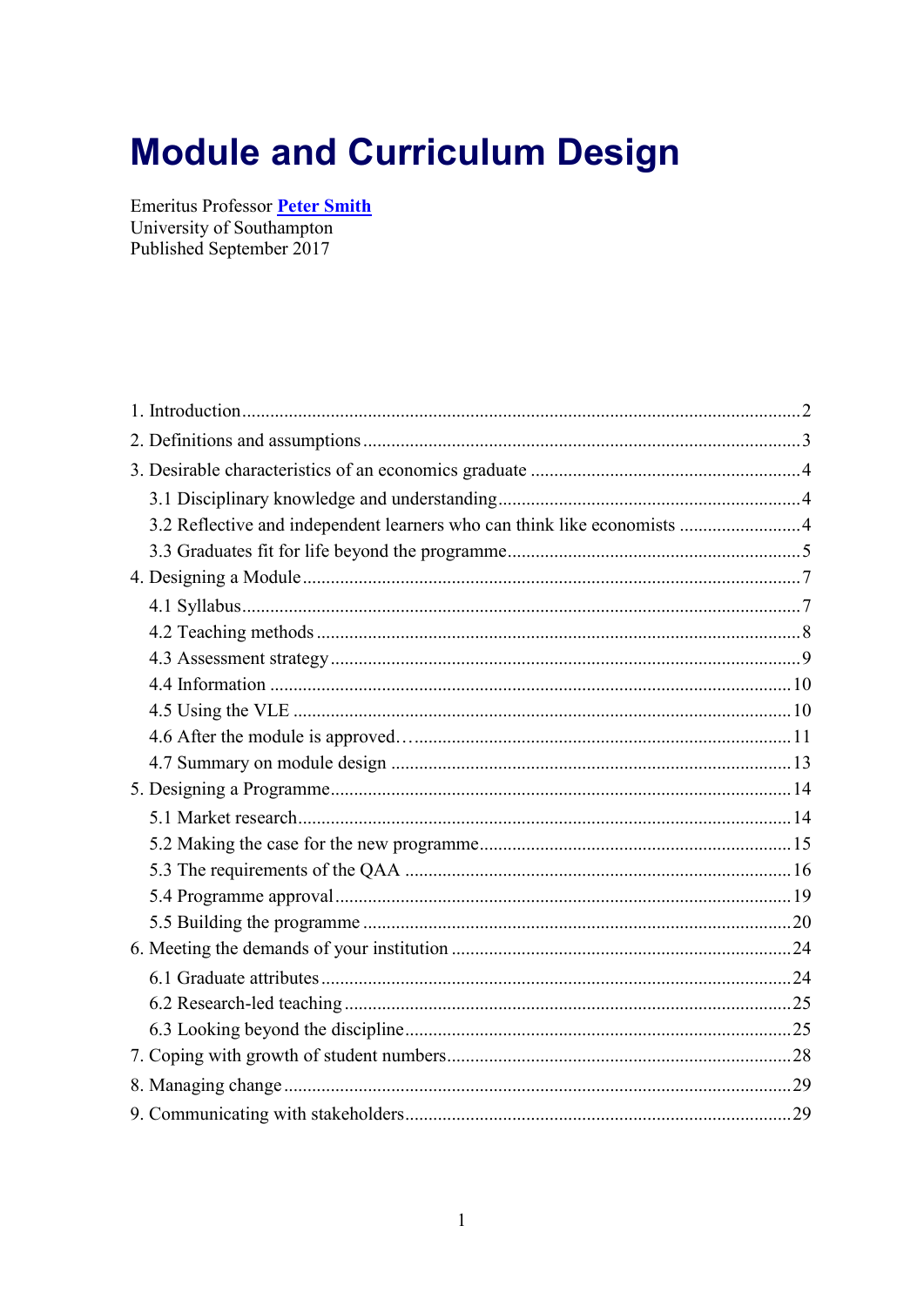# <span id="page-1-0"></span>1. Introduction

In the early years of your career, you are likely to find yourself teaching established modules (courses) that have been taught before, being part of an existing programme and with all the accompanying documentation prepared. However, at some point you will want to branch out and design your own module; perhaps one that aligns with your research interests. It may even be that the time comes when you have ideas about how the programme itself should be structured, or you want to design a programme of your own choosing. This chapter discusses some of the steps that you would need to follow in order to be successful in module and programme design.

The chapter extends, updates and complements the earlier chapter on ['Designing](https://www.economicsnetwork.ac.uk/handbook/programmes)  [undergraduate degree programmes'](https://www.economicsnetwork.ac.uk/handbook/programmes) by Rebecca Taylor (2002).

It has never been more important to ensure that the education we provide for our students fits their needs and meets their expectations in an increasingly competitive job market. Thoughtful and well-planned module and curriculum design can provide a framework for this.

Students who expect to complete their degree programme with substantial debts need to know that the education they receive will prepare them for their life beyond graduation. A thorough and rigorous grounding in a subject will still be important, but the ability to apply disciplinary thinking in a variety of employment settings will also be crucial. Furthermore, there are more generic skills that need to be embedded into the curriculum alongside the disciplinary components. Graduates need to be prepared to adapt to a rapidly changing global environment, in ways that we cannot foresee.

As economists, we know that the subject engenders a way of thinking that is indeed widely applicable in many different contexts. However, this needs to be clear in the design of our modules and curriculum.

In any move towards designing — or redesigning — a module or curriculum we must be aware of the constraints within which we must operate. The Quality Assurance Agency (QAA), as the regulatory body for UK HE institutions, provides the framework that shapes the structure and content of the curriculum, but allows for considerable flexibility.

This chapter will explore how the economics curriculum, and the modules that are its components, can be designed to maximise its appeal to students and employers, without losing the rigour of analysis that we hold dear.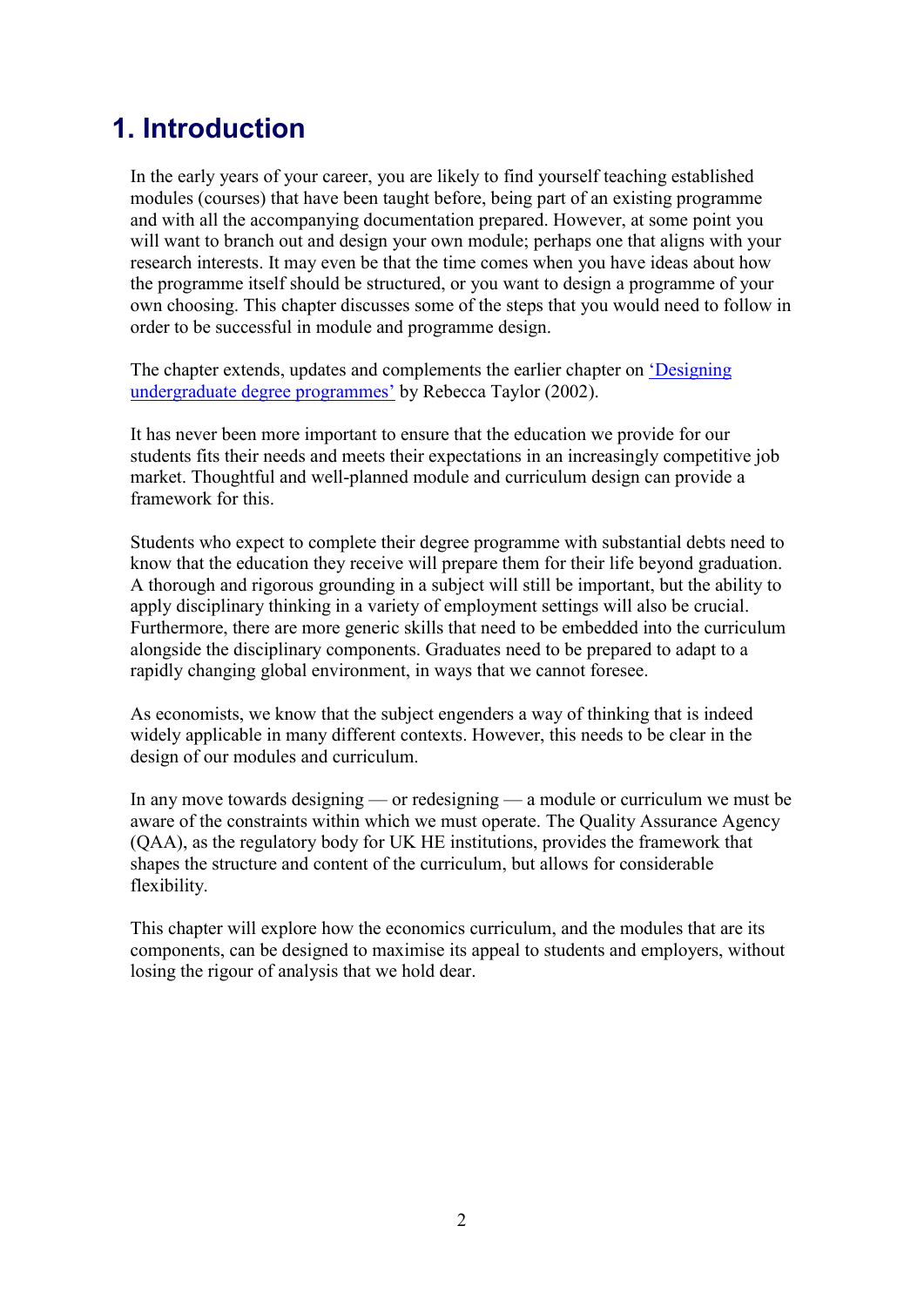# <span id="page-2-0"></span>2. Definitions and assumptions

The focus of this chapter is on the undergraduate curriculum, and its component modules. The issues that arise in designing a degree programme for postgraduate students are rather different, given the specialist or vocational focus of such programmes and their shorter duration.

For discussion of designing postgraduate programmes, see the Handbook chapter 'Designing *ab initio* [postgraduate degrees'](https://www.economicsnetwork.ac.uk/handbook/pg_degrees) by Mark Baimbridge (2013).

Nomenclature relating to the components of a degree can vary between institutions, so let's be clear about the definitions that will be used in this chapter

A **degree programme** (or just **programme**) refers to the entirety of the study undertaken by a student, normally over a three-year period. Programmes are sometimes known as courses, but this chapter will refer to programmes.

A programme can be seen to be divided into a number of parts. A **part** is taken to be the material studied during a year of full-time study. For example, Part 1 will be taken to refer to the material normally covered in the first year of full-time study. This is used instead of referring to 'years' to avoid potential confusion caused in relation to part-time or sandwich programmes.

Each part is in turn made up of a number of **units** or **modules**. These are also sometimes known as courses. These are the building blocks of the curriculum, and will be termed as modules for the remainder of this chapter.

The design of a module needs to reflect the overall structure of the programme to which it contributes, and this will be an important factor to consider when producing or amending a module.

Curriculum design in the context of an undergraduate programme refers to the way in which material is organised within the programme. There are many dimensions to this, including the balance between micro, macro and econometric topics; the balance between theory and applied material; the need to ensure progression through the typical three-year programme; and so on. These aspects will be considered in [Section 5.](https://www.economicsnetwork.ac.uk/handbook/moduledesign/5)

In England, Wales and Northern Ireland, the typical undergraduate programme runs over three years — or four years for a sandwich course. In some disciplines (notably Engineering), it is common to have a four-year integrated undergraduate Masters' degree. Universities in Scotland operate four-year degree programmes, reflecting the different nature of pre-university education. This offers different challenges and opportunities for curriculum design.

The QAA provides the regulatory framework for degree programmes in the UK, and specifies the criteria to be met by any degree programme. The QAA covers Scotland through a similar but separate process. [Section 5](https://www.economicsnetwork.ac.uk/handbook/moduledesign/5) explores the way in which the QAA influences discipline-based curriculum design through its general framework and its subject benchmarks.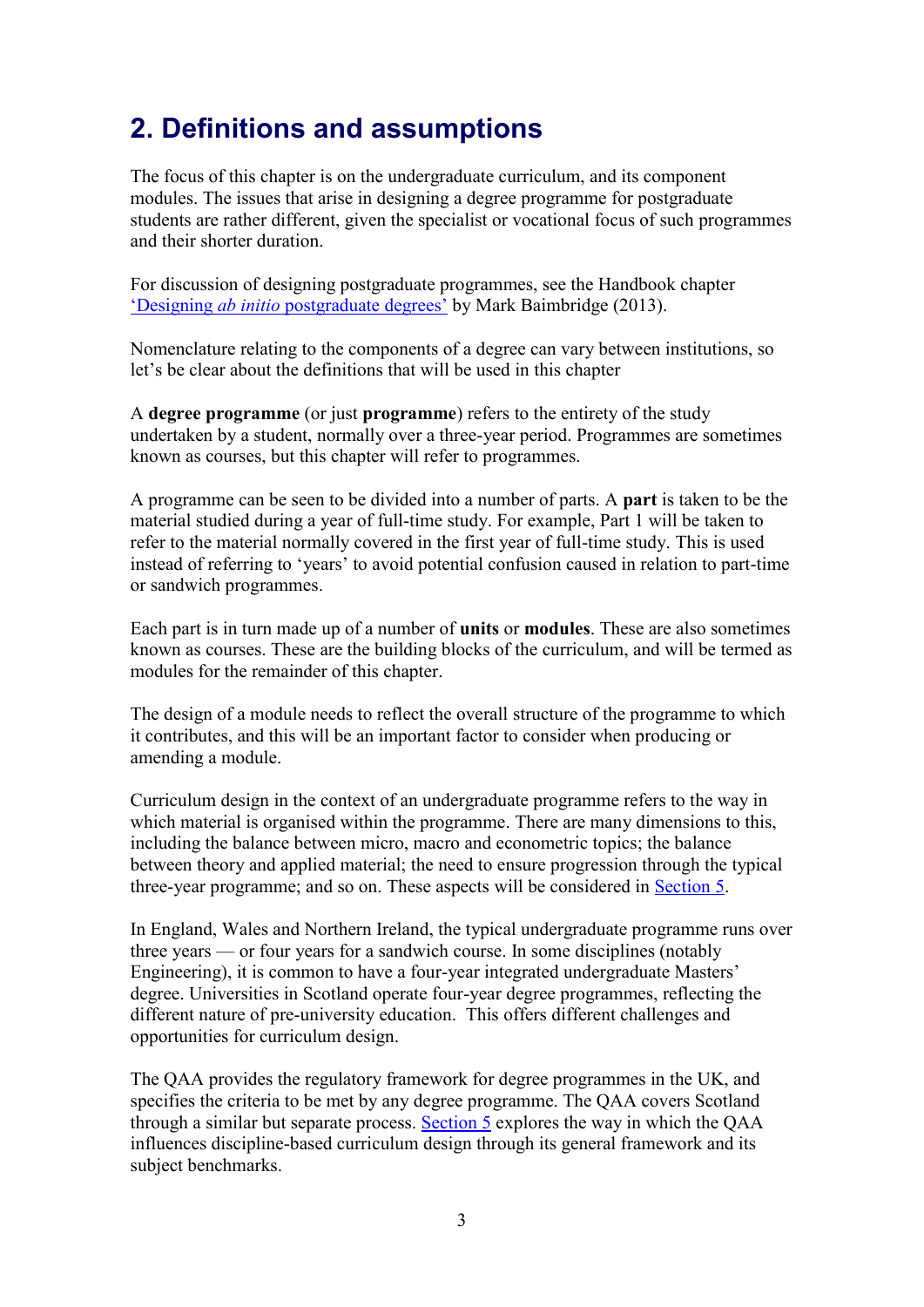# <span id="page-3-0"></span>3. Desirable characteristics of an economics graduate

A first step in designing a module or curriculum is to be clear about its objectives. From our perspective as economists this may seem self-evident, but is deserving of some discussion. A starting point is to think about the nature of the product from the programme — i.e. to consider the desirable characteristics of a graduate from an economics programme. In the context of an increasing focus on the employability of graduates, this needs to take into account the expectations of typical employers of economics graduates. Notice that success in placing our graduates in employment contributes to the Teaching Excellence Framework (TEF) through the data regarding the job destinations of graduates (DHLE).

- o [3.1 Disciplinary knowledge and understanding](https://www.economicsnetwork.ac.uk/#Disciplinary_knowledge_and_understanding)
- o [3.2 Reflective and independent learners who can think like economists](https://www.economicsnetwork.ac.uk/#Reflective_and_independent_learners_who_can_think_like_economists)
- o [3.3 Graduates fit for life beyond the programme](https://www.economicsnetwork.ac.uk/#Graduates_fit_for_life_beyond_the_programme)
- o [Footnotes](https://www.economicsnetwork.ac.uk/#Footnotes)

# <span id="page-3-1"></span>3.1 Disciplinary knowledge and understanding

The first objective is to produce graduates who are well-grounded in economic analysis, fulfilling the national subject benchmarks. This is an essential feature of any economics programme, and the benchmarks are discussed in [section 5](https://www.economicsnetwork.ac.uk/handbook/moduledesign/5) below. It is also desirable for students to be exposed to a balance of theoretical and applied material — although programmes may differ in having a bias towards one or the other. Curriculum design also needs to consider the sequence in which material is presented.

# <span id="page-3-2"></span>3.2 Reflective and independent learners who can think like economists

Looking beyond the benchmarks, we want our graduates to be able to think like economists. This is less well-defined, but most would acknowledge that this is part of our aim in designing a programme. We would also want to produce graduates who are reflective learners and capable of independent thought and research. After all, this is the essence of what a university education is about.

<span id="page-3-3"></span>This is more challenging in a world in which students become increasingly examoriented, and in which many students come to university from educational and cultural backgrounds that have not fostered notions of independent study. If we are to achieve this objective, we need to provide students with opportunities for independent study and research. These should be embedded within the design of the curriculum, for example through a research project or dissertation. These are discussed in the chapters in *The Handbook for Economics Lecturers* by [Kim Marie Goldrick \(2007\)](https://www.economicsnetwork.ac.uk/handbook/ugresearch) and [Peter Smith](https://www.economicsnetwork.ac.uk/handbook/dissertations)  [\(2016\).](https://www.economicsnetwork.ac.uk/handbook/dissertations)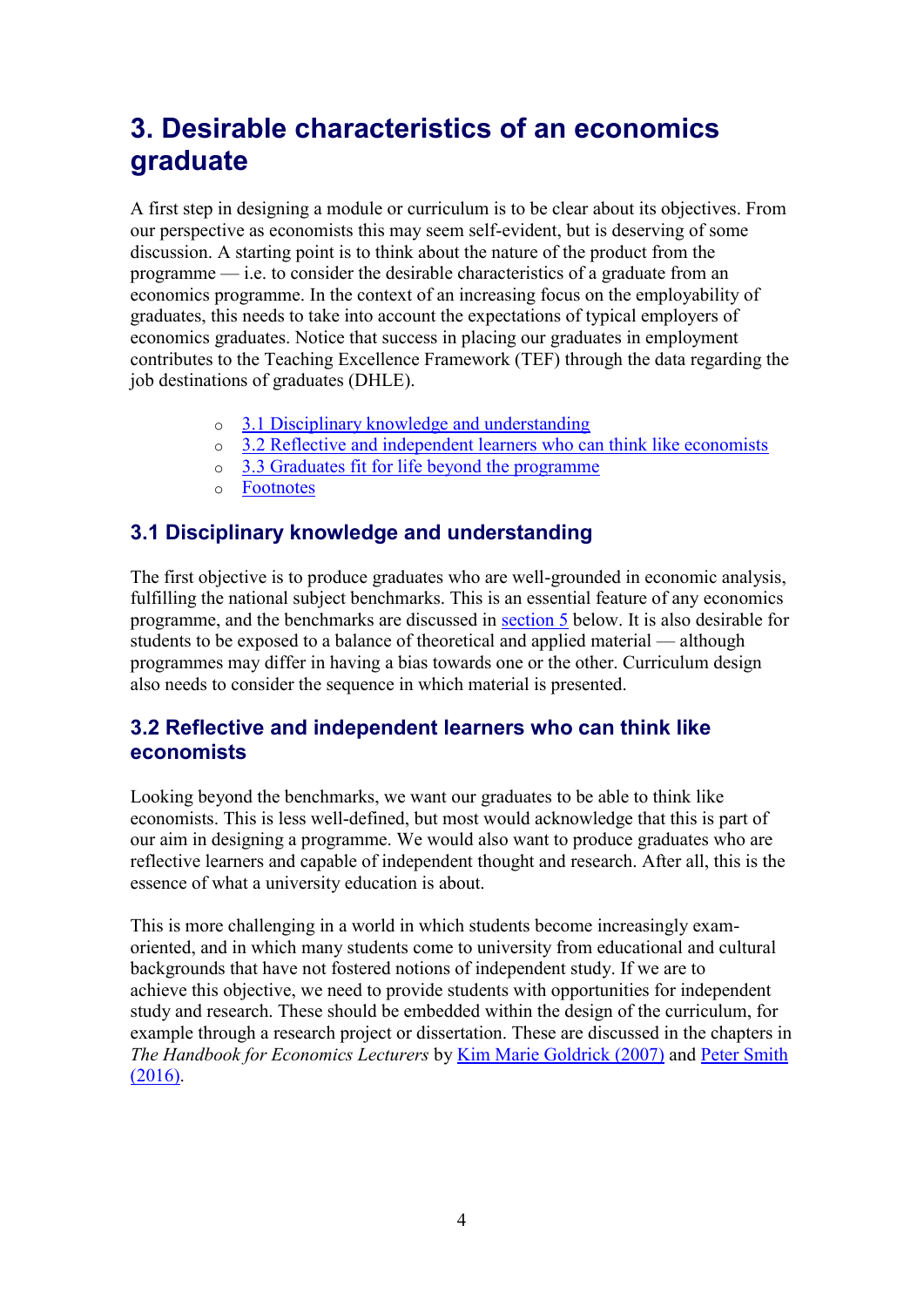# 3.3 Graduates fit for life beyond the programme

The curriculum also needs to be able to prepare our graduates for the life after their undergraduate studies. In other words, we should see the undergraduate programme as a step that will lead into the next phase of their career path. Given the burden of debt with which they will leave our programmes, it is likely that they will want to know the ways in which their studies will provide a preparation for their intended career, and we will need to be able to articulate this.

It is worth being aware that the qualities that we wish to endue in our graduates may not correspond to the factors valued by employers in recruitment terms. A survey by the CBI in 2015 revealed that the two top qualities considered by employers were attitudes and aptitudes for work and relevant work experience or placement. Degree subject was only the third highest, followed by degree class, with university attended and foreign language capability some way behind.

Of course, one of the complications here is that there is no unique destination for an economics graduate, so the curriculum needs to be designed in such a way that it can prepare our students for multiple alternative lifepaths.

Some of our students may wish to continue their studies in economics, pursuing their studies to postgraduate level, and possibly beyond. Others may have an ambition to become professional economists. Some may wish to enter a career in finance or management. Others may enter a wide variety of other careers connected to economics to varying degrees.

In order to accommodate these different paths, the curriculum and its modules need to be flexible enough to allow graduates to exit towards these different destinations. If we were to design a programme solely for the purpose of preparing students to proceed to an MSc and then a PhD, the curriculum would look very different from one that was designed to produce graduates for employment in a range of non-specific occupations. In many cases, we want the curriculum to deliver on both, or we may run interlocking but parallel programmes with different objectives in mind.

In the past, there may have been a tendency to focus on programmes that are just the first step in a sequence ending with a PhD, or on programmes that were designed to produce professional economists. This can result in a relatively narrow focus in the curriculum. In 2016, some 60% of economics graduates from UK universities were working full time, compared with about 14% who were in further study, training or research [\[note 1\]](https://www.economicsnetwork.ac.uk/#_ftn2)

This is by no means a feature only of economics programmes, and there are many discipline-based programmes which assume that students are only interested in a single subject. This can be unfortunate, as not all students who study history become professional historians, nor do those who study chemistry all become chemists. Economics is no different in providing graduates to a range of professions. As far as curriculum design is concerned, this means that we may want to provide opportunities for students to broaden their horizons as part of their programme of study.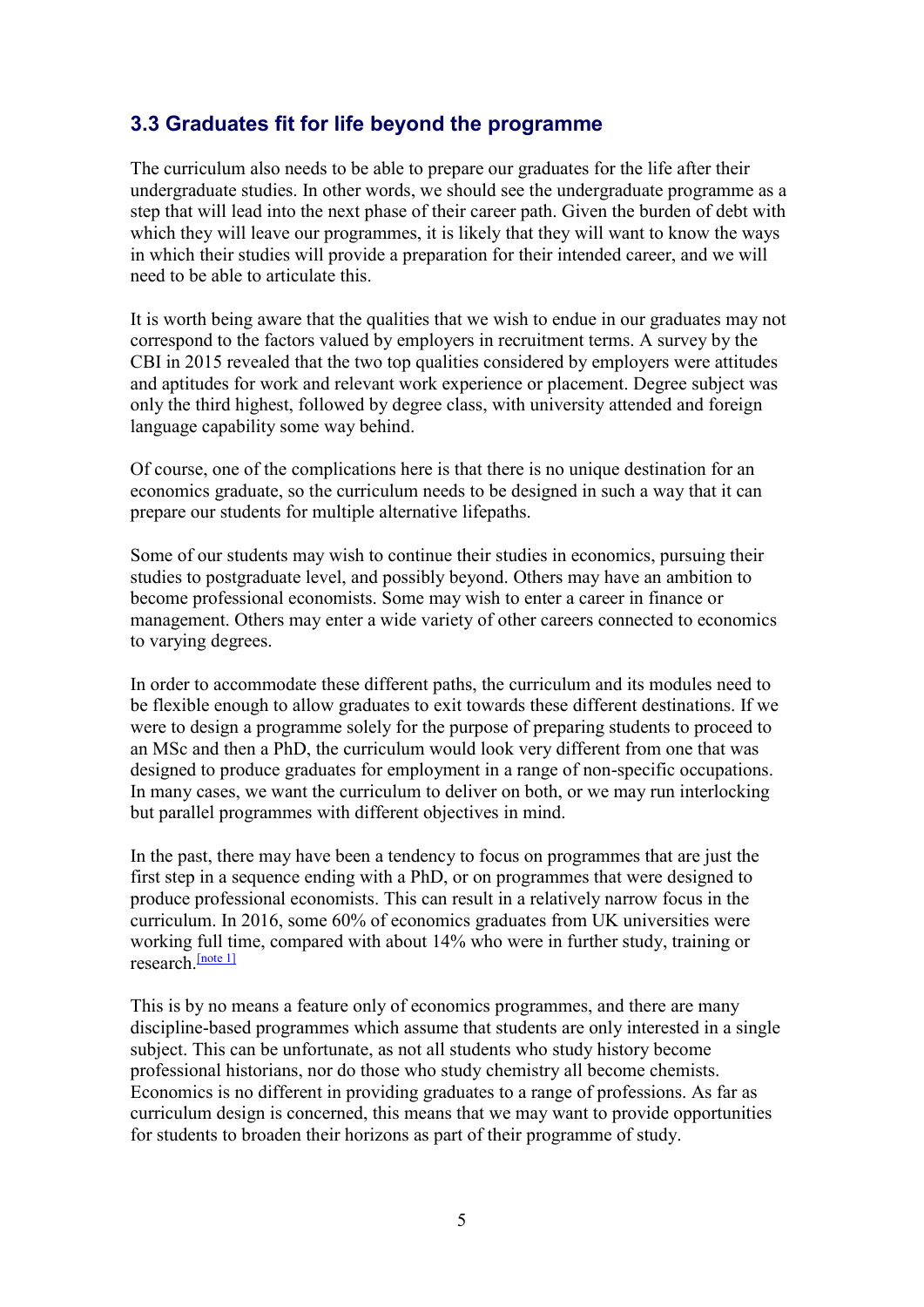There is some evidence to support this. Employers have indicated that it is not uncommon for them to interview students whose knowledge and understanding of their own discipline is excellent, but who struggle when asked questions that take them out of this comfort zone.

Curriculum design can tackle this in several ways, for example by highlighting generic skills that are embedded into the curriculum and by encouraging students to participate in what has become known as the 'co-curriculum' — activities in which students participate outside of the formal credit-bearing programme but which enhance their employability skills. This includes the development of 'non-academic' skills. The curriculum can also be designed in such a way that students are able to look beyond their own discipline as part of their programme.

### **Footnotes**

[\[1\]](https://www.economicsnetwork.ac.uk/#_ftnref2) See Kirsty Palmer (2016) ["Social Science Overview"](https://www.hecsu.ac.uk/assets/assets/documents/Social_science_2016.pdf) Higher Education Careers Services Unit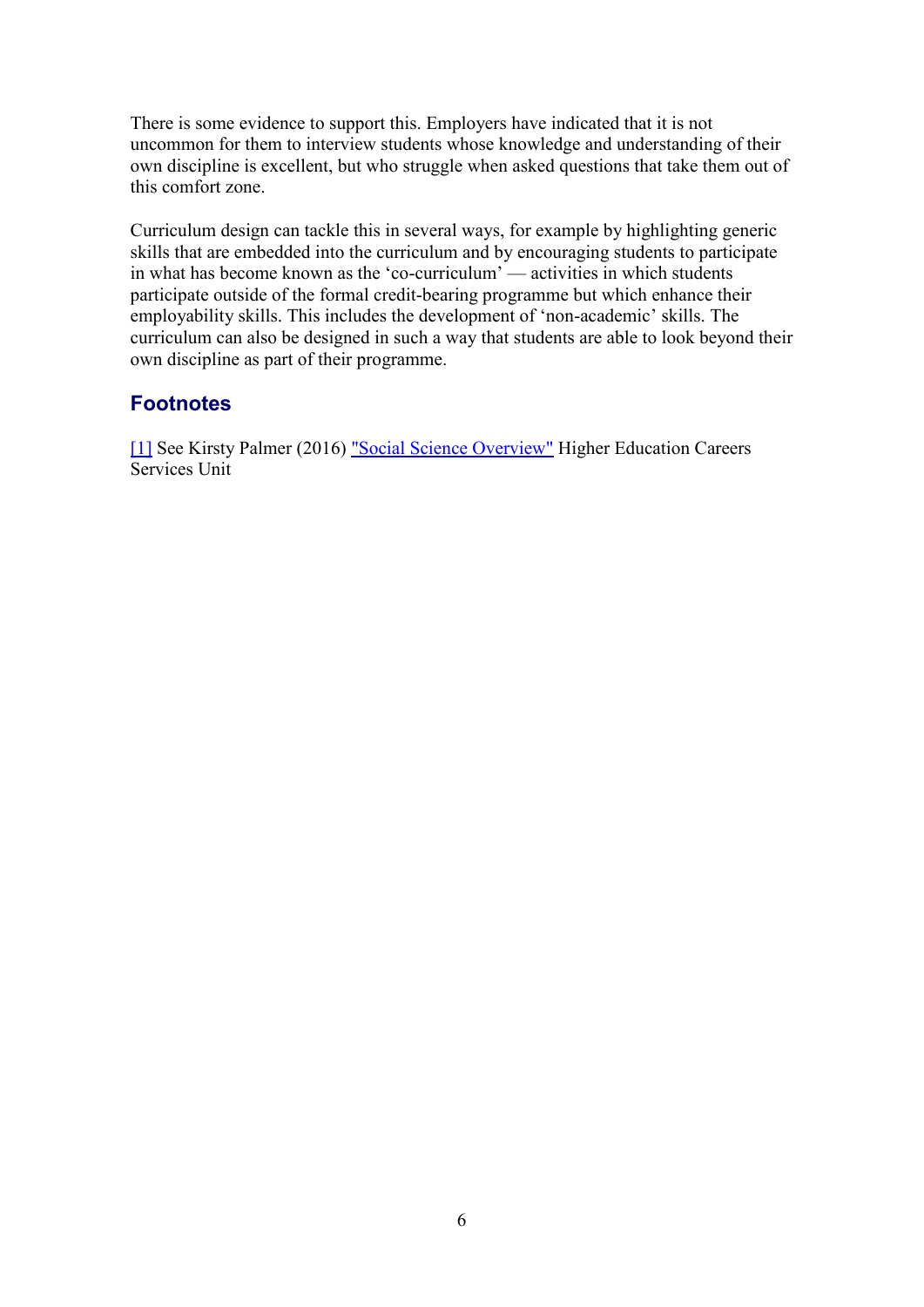# <span id="page-6-0"></span>4. Designing a Module

Let's suppose that you have the opportunity to design and launch a module, or that you want to make major changes to a module that you have inherited from someone else. Where do you start?

You might think that you can start by focusing on what you would like to teach…but in today's climate it pays to begin by thinking about what your students need to achieve by attending your module. To put it into education-speak, you need to consider the learning outcomes that the module will deliver. You will need to express things in this way in order to comply with the bureaucracy (which we will discuss soon). If you prefer it, you can think about this in terms of how students will benefit from the things you would like to teach them.

Approaching the task in this way, you will need to consider not only the content that you intend to provide, but also the skills and attributes that students will acquire by attending your module. You can then tailor the design of the module in order to be able to deliver these learning outcomes. This process is known as 'constructive alignment', and this entails three key elements: syllabus content, teaching methods and assessment strategy.

- o [4.1 Syllabus](https://www.economicsnetwork.ac.uk/#Syllabus)
- o [4.2 Teaching methods](https://www.economicsnetwork.ac.uk/#Teaching_methods)
- o [4.3 Assessment strategy](https://www.economicsnetwork.ac.uk/#Assessment_strategy)
- o [4.4 Information](https://www.economicsnetwork.ac.uk/#Information)
- o [4.5 Using the VLE](https://www.economicsnetwork.ac.uk/#Using_the_VLE)
- o [4.6 After the module is approved…](https://www.economicsnetwork.ac.uk/#After_the_module_is_approved)
	- ▪[4.6.1 Who needs to know?](https://www.economicsnetwork.ac.uk/#Who_needs_to_know)
	- ▪[4.6.2 Room bookings](https://www.economicsnetwork.ac.uk/#Room_bookings)
	- ▪4.6.3 [Handouts](https://www.economicsnetwork.ac.uk/#Handouts)
	- ▪[4.6.4 Liaison with teaching assistants](https://www.economicsnetwork.ac.uk/#Liaison_with_teaching_assistants)
	- ▪[4.6.5 Assessment](https://www.economicsnetwork.ac.uk/#Assessment)
	- ▪[4.6.6 Feedback and communicating with students](https://www.economicsnetwork.ac.uk/#Feedback_and_communicating_with_students)
- o [4.7 Summary on module design](https://www.economicsnetwork.ac.uk/#Summary_on_module_design)
- o [Footnotes](https://www.economicsnetwork.ac.uk/#Footnotes)

# <span id="page-6-1"></span>4.1 Syllabus

In identifying the intended content of the syllabus, a first consideration is how the module will fit into the programme (or programmes) of which it will be part. If the module is an optional component of the programme, you are likely to have more discretion over the content than if it is a core or compulsory module. The content of a compulsory module is likely to be more circumscribed, as other colleagues will be relying on you to deliver some key concepts or topics.

You also need to consider your likely audience. Will the students taking the module be specialist economists, joint honours students, or perhaps students from unrelated programmes who happen to be interested in the topic? This is important because you need to know what prior knowledge they are bringing. It may be that you need to set prerequisites for the module, if you will be assuming familiarity with certain parts of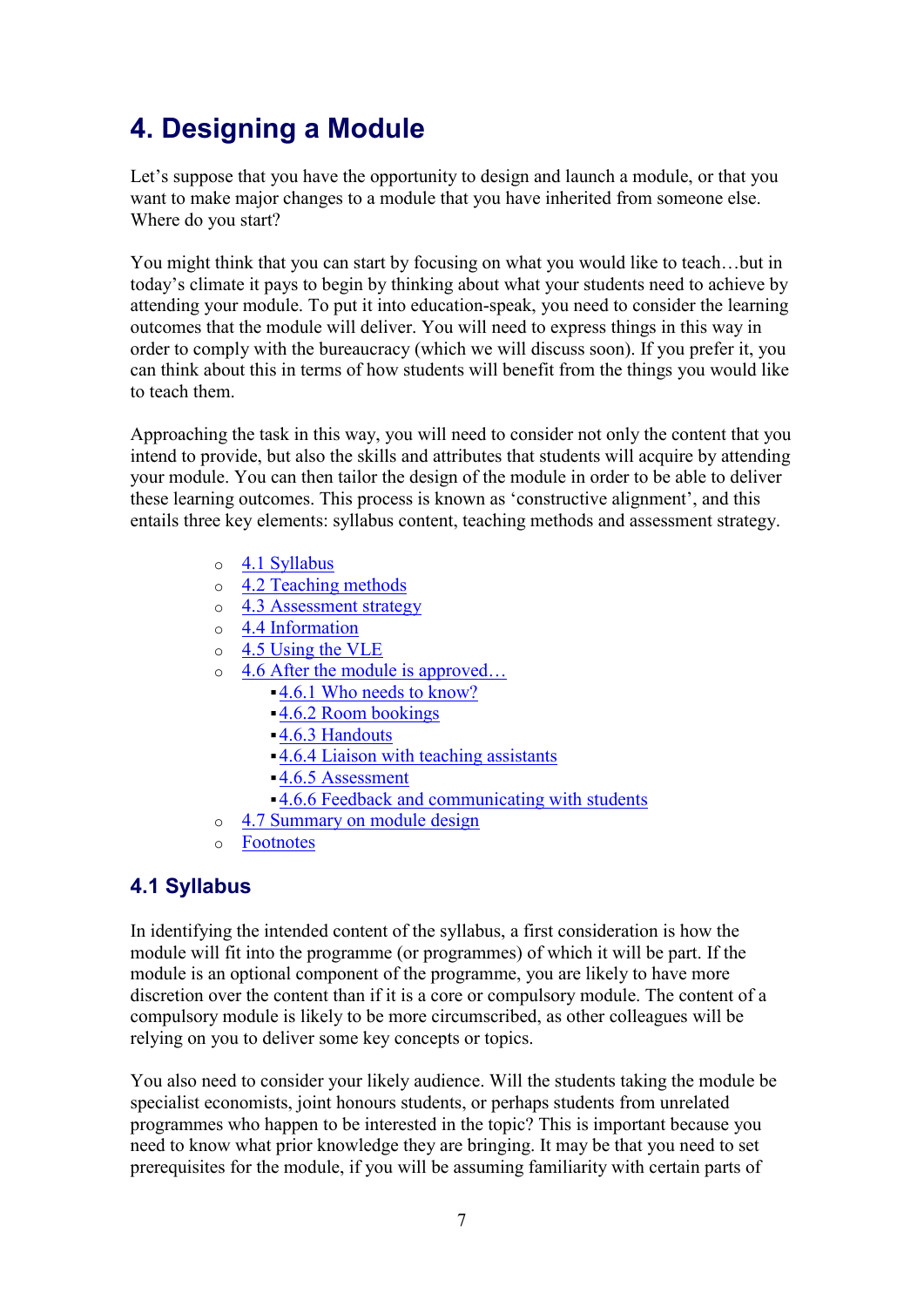economic theory. Otherwise, you will find yourself having to explain concepts or impart knowledge that you did not expect to have to include, taking time away from your real intended content.

#### Top Tip

Make sure that you are familiar with the overall structure of the overall programme, so you know what topics are likely to have been covered by the students you expect to take your module. Liaise with colleagues.

The syllabus for your module will also have to take into account the amount of contact time available for your teaching. This will be determined by the Department or the University. Remember that there is a trade-off between syllabus coverage and depth of learning. You may be tempted to cram in lots of interesting stuff, only to find that you do not have enough time to cover everything to the level of detail that you wish.

#### Top Tip

Don't be too ambitious in the quantity of material you set out to cover. Students may benefit more from deep learning of a limited number of topics than from skimming through lots of issues at a superficial level.

### <span id="page-7-0"></span>4.2 Teaching methods

So you have chosen the topics you will cover in the syllabus. The next step is to consider how you will deliver the learning outcomes through your choice of learning and teaching methods.

There is plenty of advice on the range of learning and teaching methods available in the Network's *[Handbook](https://www.economicsnetwork.ac.uk/handbook/)*, so make sure you make good use of the guidance provided there. For our purposes, when designing a module, the key decisions concern the balance between different styles of learning and teaching delivery.

For example, how do you envisage the balance between passive and interactive learning? Will you rely on the traditional 'chalk and talk' approach, or will you try to engage the students in active and interactive learning? Lectures allow you to cover lots of material by transferring some knowledge from your brain to your students' short-term memory, but this does not encourage deep learning.

You may prefer to use *flipped classroom* techniques, experiments or teaching technologies. These methods encourage deeper learning, and will engage students more actively in your module, as they need to become active participants in the learning process.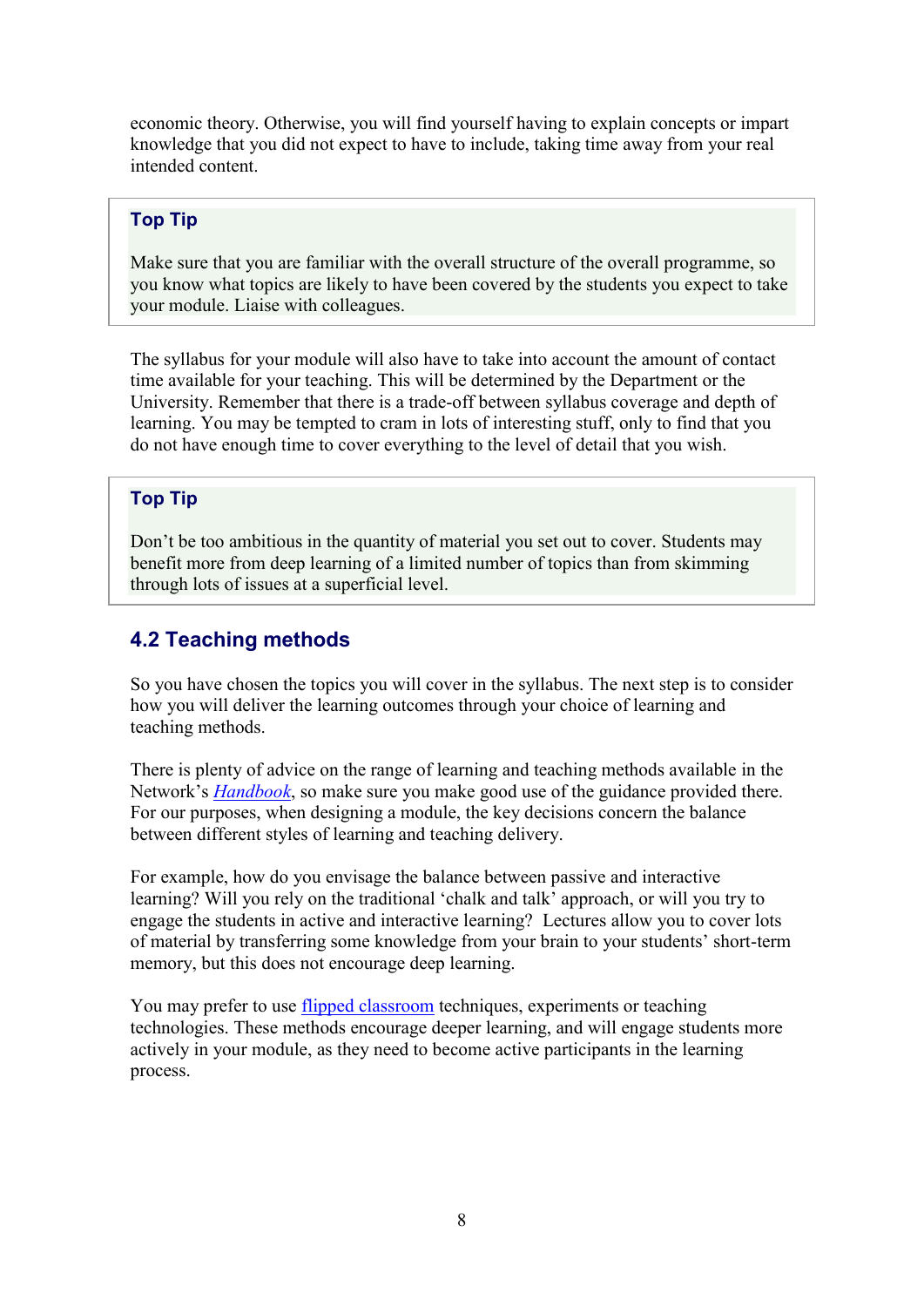#### Top Tip

Before you spend time planning lots of exciting ways of engaging students, make sure that the facilities you need are available. Will the rooms in your university be suitable for the innovations you want to introduce? Is the required technology supported?

### <span id="page-8-0"></span>4.3 Assessment strategy

Having decided what to teach and how to deliver it, you also need to think about how to assess your students.

An important decision in designing a module concerns the balance between formative and summative assessment. Formative assessment aims to help students by providing feedback on their work and to motivate them by developing their awareness of their strengths and weaknesses. It also allows you to diagnose those strengths and weaknesses. Formative assessment does not necessarily contribute to their formal performance measure on the module. Summative assessment, on the other hand, does contribute to the judgement of student performance on the module. [\[note 1\]](https://www.economicsnetwork.ac.uk/#_ftn2)

Both types of assessment are important. Formative assessment is especially important as a way of improving student learning, and providing feedback. An issue here is that although students routinely complain in the National Student Survey about the lack of feedback provided to them, there are always some students who will only submit work if it counts towards their mark. Providing motivation for them to attempt formative assessment is important, but tricky. Summative assessment is of course essential for determining pass/fail, grading students, enabling them to signal their performance and so on.

You will also need to decide on the form that assessment will take. It may be that your Department insists on an unseen written examination for each module, or that a certain portion of the summative assessment should be based on some form of coursework.

If you decide on setting coursework (or a combination of coursework and exam) as the summative assessment, you will need to think about the timing of the coursework. Too early, and the students may not have covered enough material to make it possible to assess their performance. Too late, and they get embroiled in exam preparation. Where the assessment is wholly on coursework, attendance at lecture and seminars may be affected if the topics relevant to the work have been covered too soon in the module.

#### Top Tip

<span id="page-8-1"></span>Remember that it is important to coordinate the timing of coursework assessments across modules, otherwise students may find themselves with multiple pieces of work with the same deadline. They will then complain about the workload and pester you for extensions. Talk to colleagues to check this.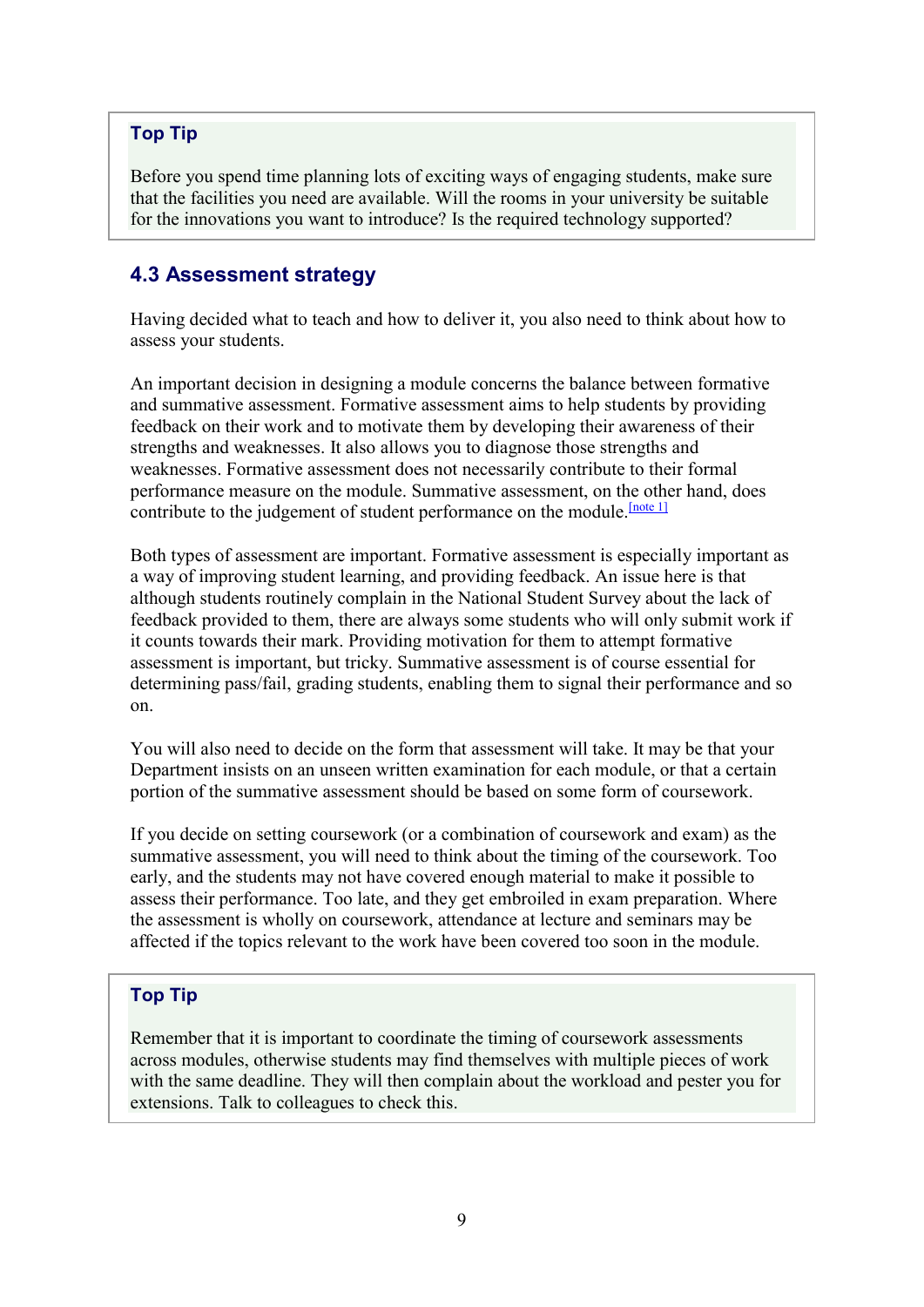# 4.4 Information

When designing a module, you will inevitably need to produce documentation. This will be needed for the module approval process, but also you will need to provide information to students who are considering taking the module, or who enrol on it.

Early in the process, contact your administration or University website to find out what documents need to be submitted to get approval to run the module. This is likely to include the items already discussed — learning outcomes, teaching methods and assessment strategy. There will no doubt be a template in which this needs to be presented.

#### Top Tip

Find the template at the outset to avoid duplication of effort, and check the timescale in which the documents need to be submitted.

The template will no doubt demand other information as well, including credit weighting, teaching and study hours, not to mention the learning outcomes.

As you prepare this documentation, be aware that you will also need to provide information to the students who will take your module — and notice that some of this will be the same information that is needed to go through the approval process. It thus makes sense to think about this at the same time. Students will need to know about content, teaching methods and assessment methods. They will also be interested in the prior knowledge they will need to tackle the module successfully and the technical level expected. They may also be interested in the likely reading and references involved. They may even refer to the intended learning outcomes.

# <span id="page-9-0"></span>4.5 Using the VLE

An important part of planning and launching a module concerns the way in which you will make use of the Virtual Learning Environment (VLE). This could be Moodle, Blackboard or some other software used by your university.

Most (if not all) universities set minimum requirements for the information provided to students via the VLE. This will include such things as the module profile setting out details of the things that we have already discussed, such as content, teaching methods and assessment. You may want to provide a rough schedule for the expected timings of syllabus content, or other information that students will find useful (some of these are discussed in the next section).

<span id="page-9-1"></span>You might want to use the VLE more imaginatively, providing video links, setting up blogs or discussion boards. You may wish to tailor the way the site looks to students to set your module aside from the crowd. All these things need to be planned in advance.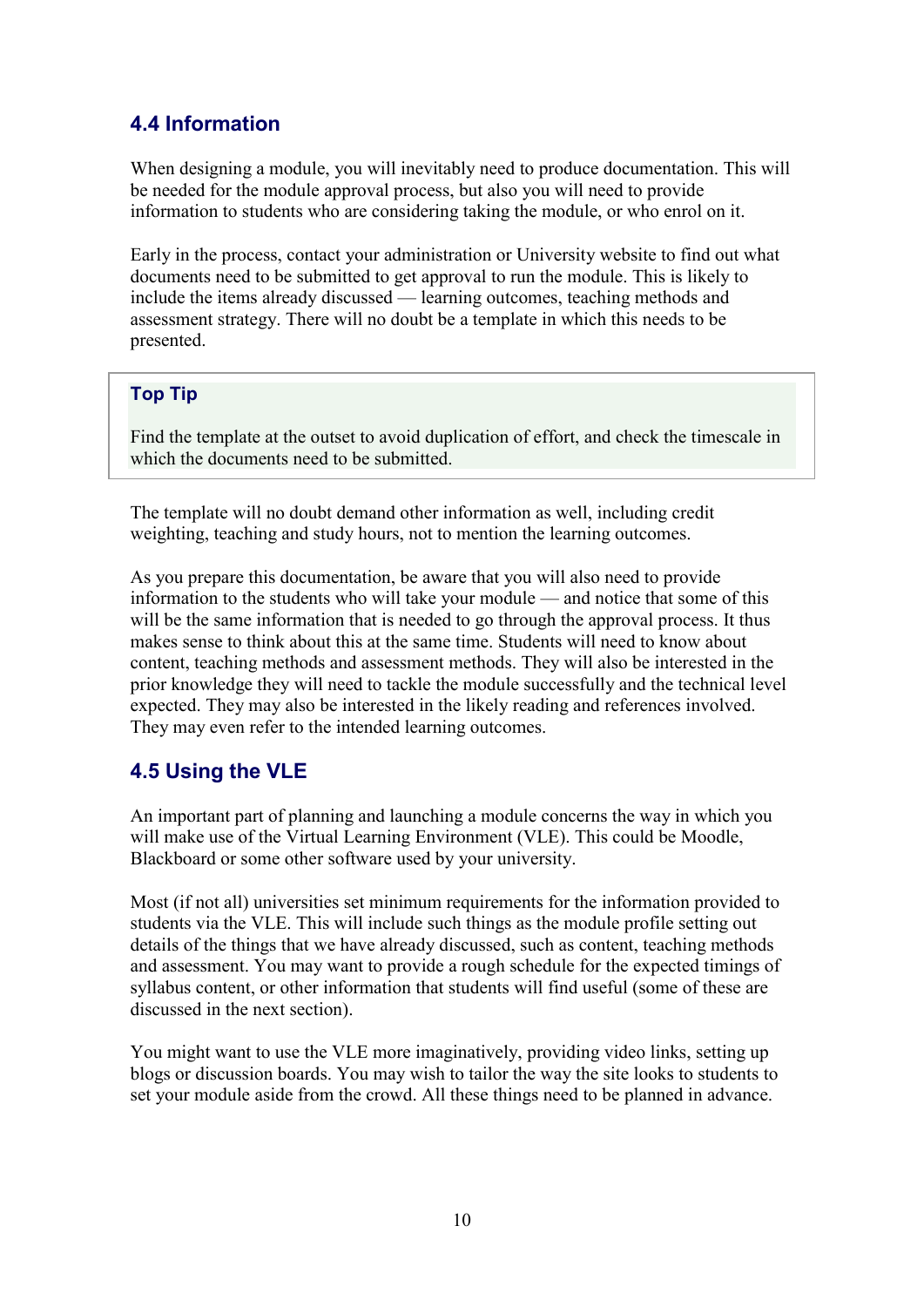# 4.6 After the module is approved…

Once the module is approved, you need to start planning ready for the launch. There are some obvious things you need to do (such as planning your lectures and seminars etc.). There are also some crucial 'little' things that can easily be missed, but which can have a big impact on how the module turns out.

#### 4.6.1 Who needs to know?

Think about who else needs to know about your new module. The **library** needs to know what you will expect students to access, so a reference list is important. If there is a core text, does the library have enough copies for the number of students likely to take the module? The **bookshop** will need to know what books to stock (even if most students may rely on Amazon or the library). The **computing service** will need to know if there is particular software that students will need to use, or if you need to book computer rooms for workshops.

#### 4.6.2 Room bookings

Then there are issues around **timetabling** and **room bookings**. Do you need particular facilities that are only available in some rooms? If you are running a combination of large and small groups, what does this mean for the timing of small group sessions? For example, do they run every week? If in alternate weeks, when do you want them to start and finish? You might have a preference for 'odd' or 'even' weeks. If you are running experiments or games, do you need a larger room than the number of students would justify, in order to allow them to move around the room or interact with each other? If you want to run sessions where the students discuss in groups, you may wish to avoid a room with fixed seating. If you intend to record your lectures, you need to check that your room has the facility for this. There are many aspects to room booking, so think about how you want to operate.

#### 4.6.3 Handouts

Think about handouts. Will you be providing handouts to support your students at the beginning of the module? Will they get weekly updates or copies of lecture slides? How will these be provided? How will you inform them about assessment tasks (both formative and summative)? Will the VLE be the prime way in which you provide your handouts? Does you institution insist that handouts are provided in advance of the lectures?

#### Top Tip

When handouts are distributed before the sessions, you may observe that students may think that they do not need to take notes. You could try leaving gaps in the handouts so that students have to write something. They may even take extra notes when they realise that you are not just reading out the handouts.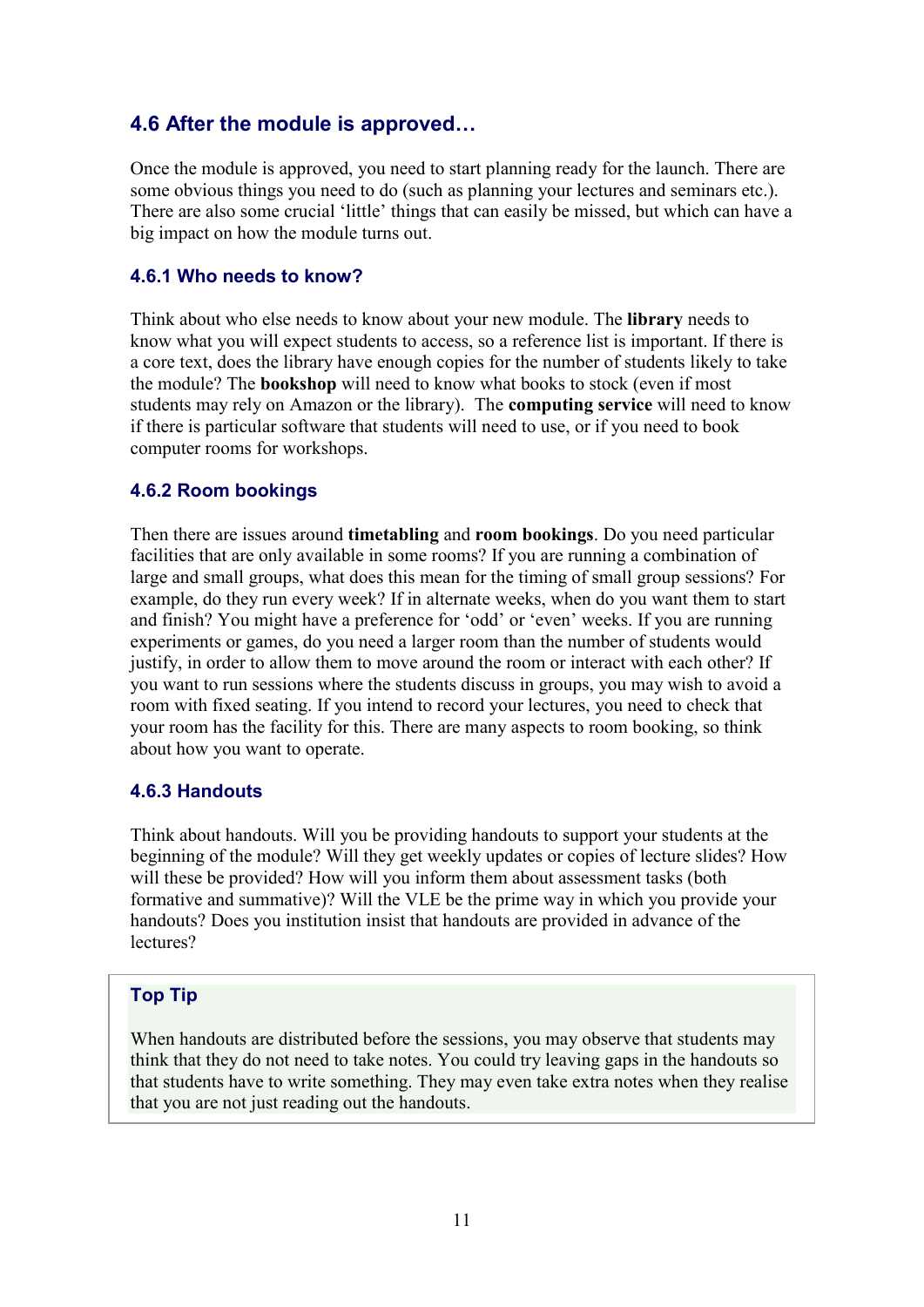#### 4.6.4 Liaison with teaching assistants

You might be in a situation where you will have graduate teaching assistants (GTAs) to run seminars or classes for you, or to undertake marking of formative assessment. You will need to provide tutorial or seminar work to your GTAs in good time for them to prepare their sessions. You may well wish to give them worked answers and explain what you want the students to gain from the tutorials or seminars.

#### 4.6.5 Assessment

You will need to be clear about the logistics of the assessment. If you are setting formative assessment tasks or summative coursework, you need to plan how students will submit their work. Will you use electronic submission? Or will they hand in hard copy through an office?

Electronic submission is becoming increasingly common, although this may pose challenges for some maths assignments. You may be able to accept submission through the VLE, and perhaps mark it online. Indeed, this may be an institutional requirement.

Remember that for summative coursework, you may need to provide a sample of work for scrutiny by the external examiner, although this may not apply to work that carries a small weighting in the overall module assessment. You may also need to have the coursework approved by the external examiner if it does carry a high weighting. For written work such as project reports, you will want to check for potential plagiarism, probably using the TurnitinUK software (which may be invoked automatically if you accept work through your VLE).

#### Top Tip

When running a module for the first time, it is helpful (perhaps essential) to provide sample assessment materials (e.g. a sample exam paper). This helps students to know what you expect from them.

You may want to use mid-term exams or tests as part of the assessment. You may well intend to allocate normal lecture time for this to take place – but be careful. There are likely to be students following your module who are eligible for special exam arrangements, such as extra time (because of dyslexia), or other accommodations for medical conditions. Or there may be students who are ill, or for other good reason unable to take the test at the time you plan. All these will need to be accommodated somehow.

#### 4.6.6 Feedback and communicating with students

Providing feedback to students on their work is important because this is the way in which students can learn from the work that they undertake — and because they will be answering questions about it in the NSS, although, of course, this is not why we do it.

Feedback can be provided in a variety of ways, although all too often it seems that students have a narrow view of feedback as comments given in writing on their work.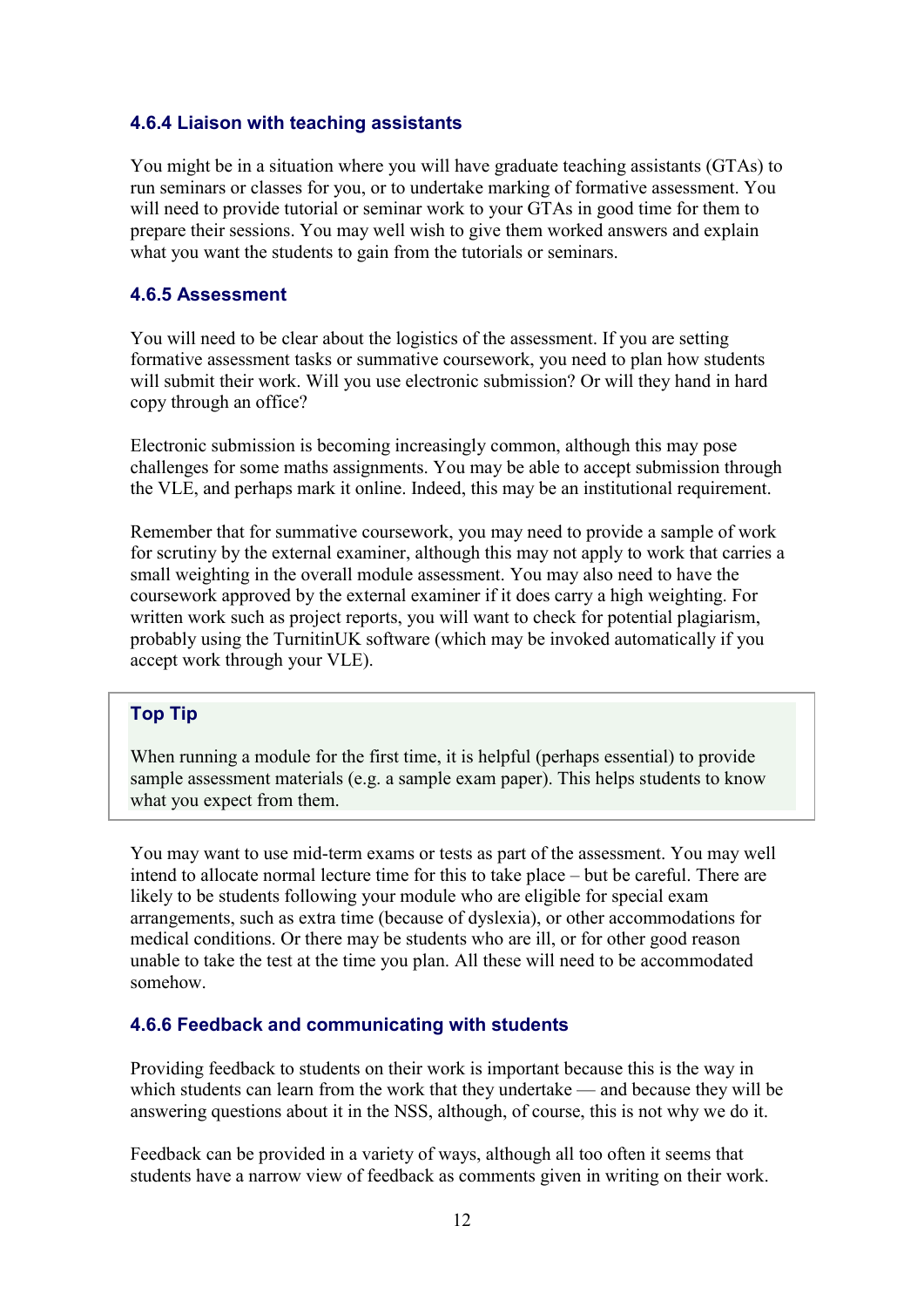This is far from the case, but it is important to make students aware when they are receiving feedback. There is a [chapter on giving feedback](https://www.economicsnetwork.ac.uk/handbook/feedback) in the Network's *Handbook*. You may find that you will have to provide details about how you will give feedback when preparing document for module approval.

When designing the module, it is good to think about how you will communicate with students. Your Department may insist that you have office hours (or even 'feedback and office hours'), or you may be able to use an online booking system for appointments. You may choose to use the VLE to send emails, or set up a discussion board. However, be aware that students may see these as old-fashioned and clunky ways of communicating, being more accustomed to texting and social media.

# <span id="page-12-0"></span>4.7 Summary on module design

Please don't be put off by the range of issues that need to be considered in designing a new module. Much of the hassle comes up-front, and once running the module should be good for a while!

When the module runs for the first time, take notes of what goes well, and what could be improved in the future. It is all too easy to forget both good and bad aspects unless you keep a record. No doubt your institution runs an annual module questionnaire of some sort, so make sure you check out the comments made by students to see whether they view the module's successes (and areas for improvement) the same way that you do.

# **Footnotes**

[\[1\]](https://www.economicsnetwork.ac.uk/#_ftnref2) See Nigel Miller's chapter, ["Alternative Forms of Formative and Summative](https://www.economicsnetwork.ac.uk/handbook/assessment)  [Assessment"](https://www.economicsnetwork.ac.uk/handbook/assessment)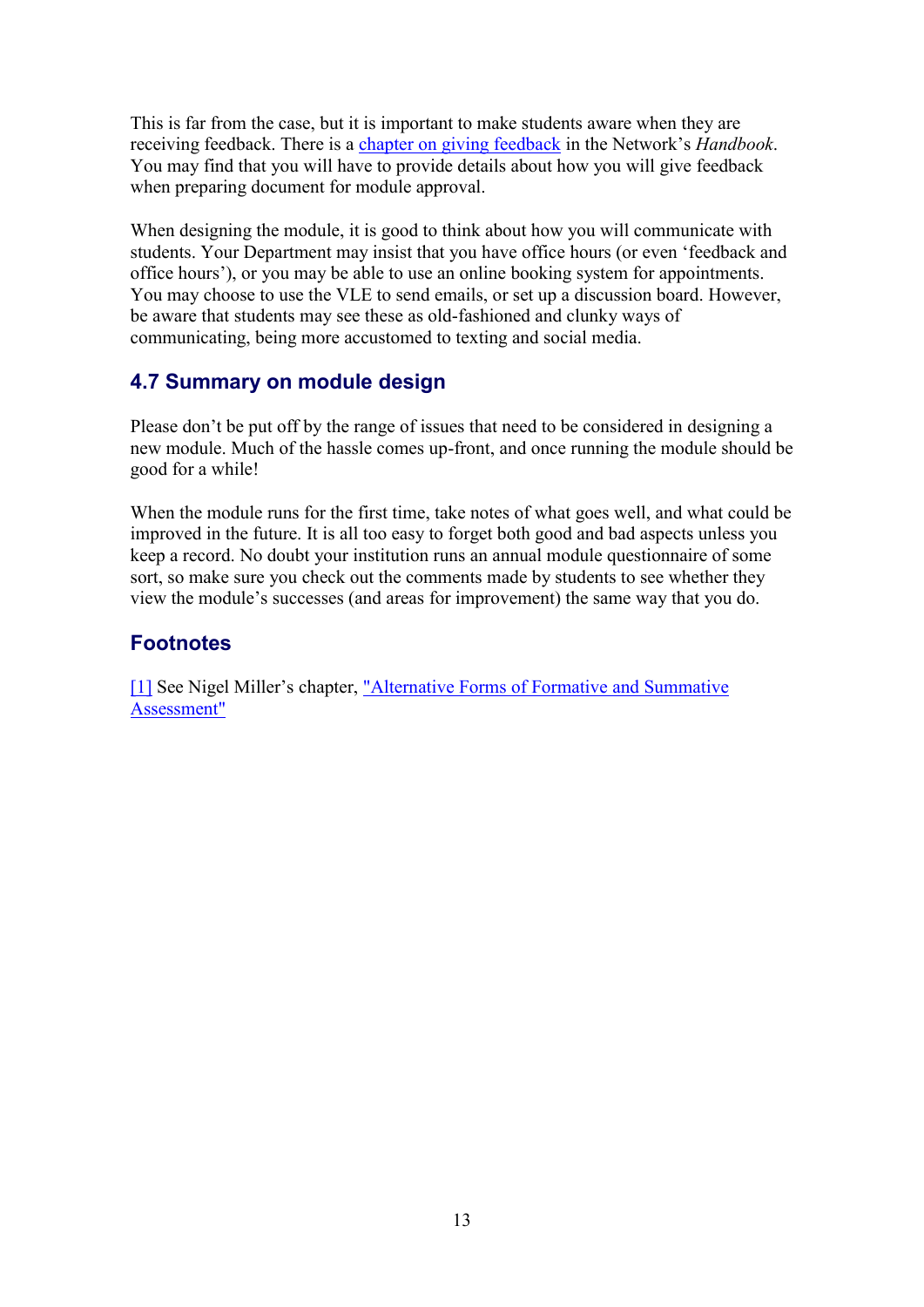# <span id="page-13-0"></span>5. Designing a Programme

Launching a new programme is a complex process that entails extensive planning and administrative hassle. However, in a rapidly changing economic and political environment, it is crucial to refresh the range of degree programmes offered to students. This may involve revamping existing provision, or it may mean introducing wholly new programmes, perhaps reflecting the changing research and teaching interests of staff in the Department as well as the changing needs of students.

- •[5.1 Market research](https://www.economicsnetwork.ac.uk/#Market_research)
- •[5.2 Making the case for the new programme](https://www.economicsnetwork.ac.uk/#Making_the_case_for_the_new_programme)
- •[5.3 The requirements of the QAA](https://www.economicsnetwork.ac.uk/#The_requirements_of_the_QAA)
	- o [5.3.1 The Framework for Higher Education \(FHEQ\)](https://www.economicsnetwork.ac.uk/#The_Framework_for_Higher_Education_FHEQ)
	- o [5.3.2 Subject benchmarks](https://www.economicsnetwork.ac.uk/#Subject_benchmarks)
	- o [5.3.3 The programme specification](https://www.economicsnetwork.ac.uk/#The_programme_specification)
- •[5.4 Programme approval](https://www.economicsnetwork.ac.uk/#Programme_approval)
- •[5.5 Building the programme](https://www.economicsnetwork.ac.uk/#Building_the_programme)
	- o 5.5.1 [Curriculum and audience](https://www.economicsnetwork.ac.uk/#Curriculum_and_audience)
	- o [5.5.2 Content, sequence, balance and engagement](https://www.economicsnetwork.ac.uk/#Content_sequence_balance_and_engagement)
	- o [5.5.3 Study abroad?](https://www.economicsnetwork.ac.uk/#Study_abroad)
- •[Footnotes](https://www.economicsnetwork.ac.uk/#Footnotes)

# <span id="page-13-1"></span>5.1 Market research

As with designing a new module, a first step is to reflect on why the new programme is needed, and for whom it is intended. Is there a demand for the new offering? Or is it just something that appeals to you and/or your Department? There is no point in devising a wonderful new programme that will be enjoyable to teach if no students will want to follow it.

Market research will need to focus on potential student demand and on competitor analysis. As far as student demand is concerned, your admission office may have the resources to do some of this work for you, or you may have to rely on asking questions when applicants come to visit. This is unreliable, of course. For example, if you ask applicants whether they are interested in study abroad, and you may well be faced with great enthusiasm – but once they are on course, persuading them to take advantage of these opportunities becomes a challenge.

Competitor analysis is also important. Are you entering a crowded market, or have you found a new niche programme? Watching what other institutions are doing in terms of curriculum development may provide ideas, but also warn of the potential intensity of competition in some areas. External examiners on your existing programmes and colleagues can act as a useful sounding board as you explore the potential viability of your new programme. You will no doubt need to make a case for viability as part of the approval process.

# Top Tip

The Economics Network website provides [links to economics departments in the UK.](https://www.economicsnetwork.ac.uk/links/depts)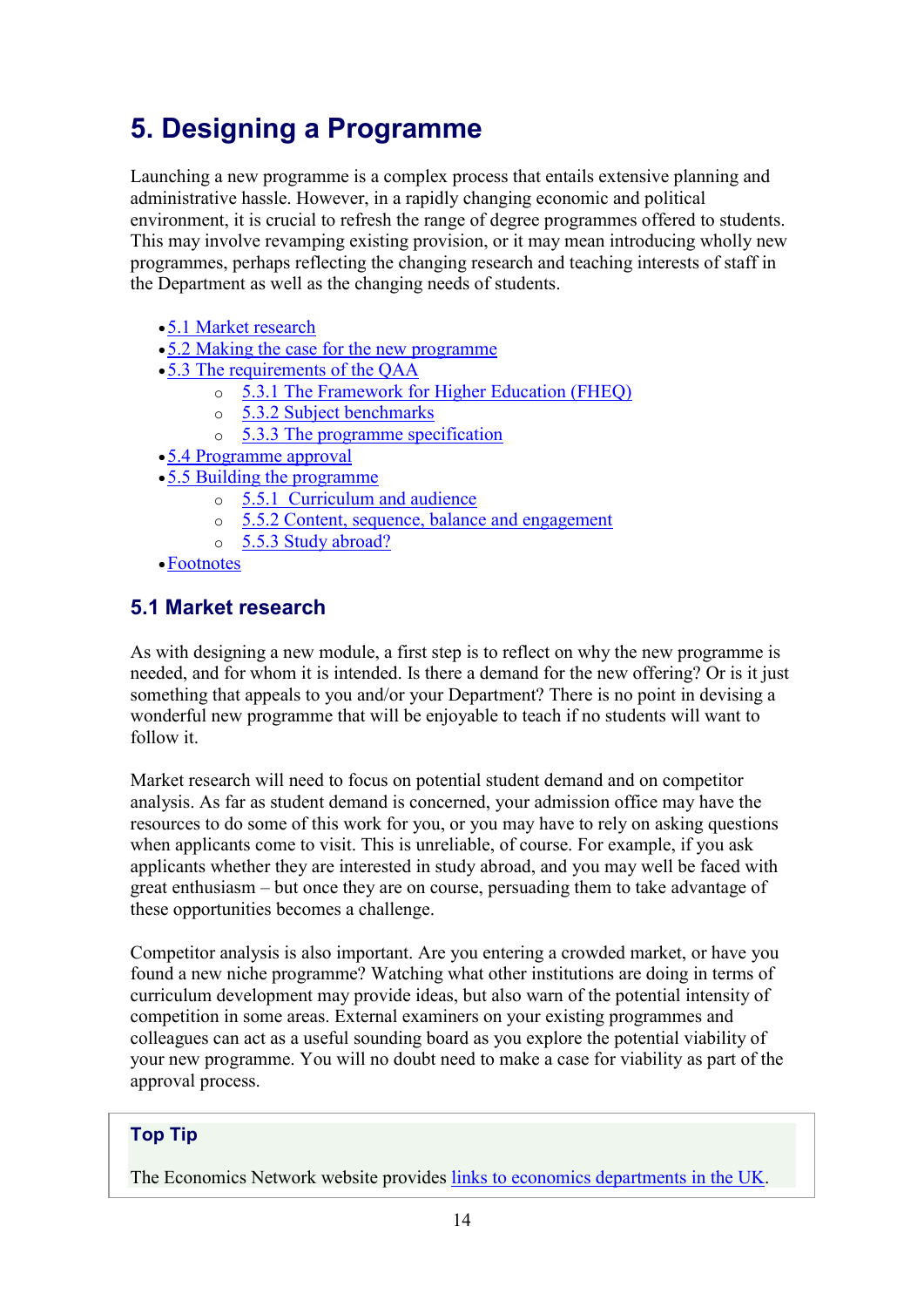### <span id="page-14-0"></span>5.2 Making the case for the new programme

Having convinced yourself of the desirability of the new programme, how do you convince your colleagues and administrators that it is a good (and viable) idea?

In addition to the market research, you need to be able to show how the new programme will enhance the Department's portfolio of programmes, and how it will fit in with existing provision. What is the underlying purpose for the programme? What will be the overall learning outcomes? How does this complement what is already being offered?

An important issue for both your colleagues and for the institution's administration is naturally the resourcing of the programme. What will it cost in terms of staffing? Will it be able to draw upon existing modules, or will it necessitate the development of lots of new ones? Will it be attractive to international as well as UK students?

You will need to convince your colleagues that the new programme will fit with existing provision. Make sure that there is coordination across programmes in relation to things like entry requirements. If you are intending to make use of some existing modules, check capacity constraints and prerequisite structures.

How will the admissions process be handled? Will the new programme be advertised alongside existing programmes? How will you announce the availability of the new programme? Will recruitment to the programme complement the existing programme or draw recruitment away from existing offerings?

You may need to coordinate the assessment structures and the range of assessment methods to be used across the programme, to ensure a good balance of exams and other forms of assessment.

Will the current external examiners be able to take on responsibility for the new programme, or will there need to be new appointments?

#### Top Tip

Talk to colleagues throughout the process: get them involved and on board.

In designing a new programme, you will face a variety of constraints that will influence the way in which the programme can be built. These come from your Department and/or Faculty and from the need to comply with the approval procedures of the university, which will in turn reflect the demands of the QAA.

Your institutional programme approval processes will ensure compliance with the requirements of external bodies, but it helps to be aware of how these are likely to affect the way in which you build your programme. External regulatory bodies include the QAA and the Competition and Markets Authority (CMA), but also may involve accreditation agencies if your planned programme is intended to offer exemptions from professional exams, such as are needed for accountants or actuaries etc.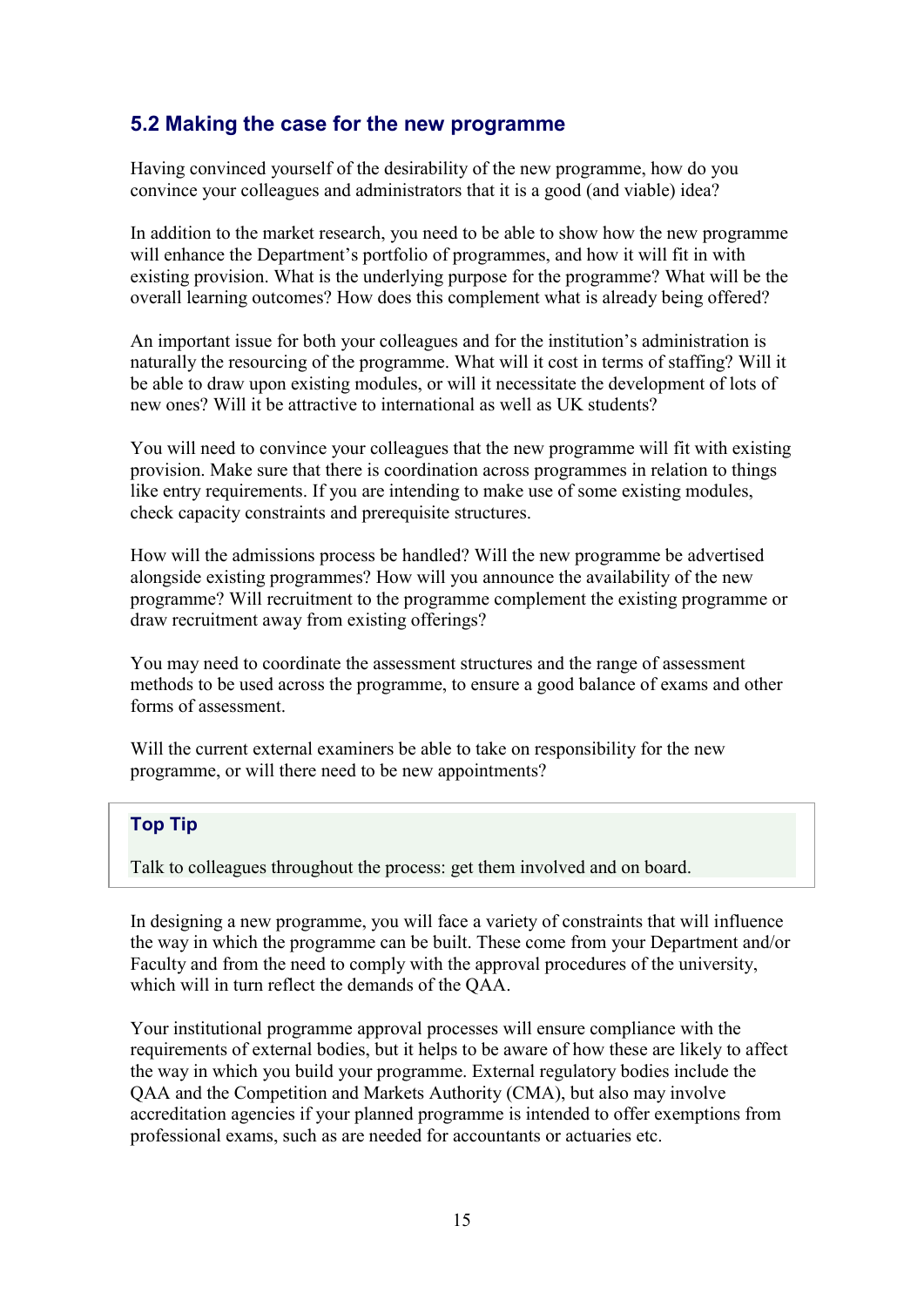### <span id="page-15-0"></span>5.3 The requirements of the QAA

The first essential thing to be addressed in designing a curriculum is to ensure compliance with the requirements of the QAA, which is the regulatory body charged with the responsibility of upholding quality and standards in universities and colleges. QAA does this through its **Quality Code**, which 'gives all higher education providers a shared starting point for setting, describing and assuring the academic standards of their higher education awards and programmes and the quality of the learning opportunities they provide'.[\[note 1\]](https://www.economicsnetwork.ac.uk/#_ftn1) For programme design, the most important parts of the Quality Code relate to the Framework for Higher Education Qualifications (FHEQ), subject benchmark statements, programme specifications and programme approval. Many, if not all, of the steps needed to ensure compliance will be imposed on disciplines through the medium of institutional procedures.

#### 5.3.1 The Framework for Higher Education (FHEQ)

The FHEQ sets the general framework for degree programmes, and the QAA is clear that it 'should be regarded as a framework, not a straitjacket'.  $[note 2]$  At the heart of the FHEQ is an attempt to ensure that qualifications awarded by Higher Education Institutions (HEIs) maintain consistent standards, with a common expectation about student achievements. It is important to note that the 'fundamental premise of the FHEQ is that qualifications should be awarded on the basis of achievement of outcomes and attainment rather than years of study'.  $[note 3]$  $[note 3]$  This underpins the approach to be taken in designing a curriculum and in preparing the associated documentation. There is a wealth of detail in the QAA documentation, so I will focus on a few key issues that need to be built into curriculum design.

First, it is worth noting that the FHEQ does *not* constitute a credit framework. Many UK universities do operate on a credit framework, but this is not mandatory under the QAA rules. However, QAA does provide guidance on academic credit arrangements. If your institution does use a credit framework (and most do so), your programme will need to recognise that in the way it is put together. In practical terms, this determines the size and number of modules that will comprise your programme. What this means in practice is that you will not have freedom to make up your own modular structure, but work with your institution's standard set-up in terms of the number and size of modules.

#### Top Tip

At the outset, make sure that you know the modular structure that is used in your institution. This may involve CATS or ECTS credits being allocated to each module. <sup>Inote</sup> [4\]](https://www.economicsnetwork.ac.uk/#_ftn4)

Under a credit system, each module takes on a credit value. This reflects the hours of study expected of a typical student following the module, these hours being divided between formal contact time and independent study hours. For example, a module rated at 20 CATS points would involve a total of 200 study hours. A year of study must sum to 120 CATS. Under the Bologna process, the learning outcomes (and associated workload) of a typical full-time year of academic formal learning represent 60 ECTS. In other words, 1 ECTS is approximately equal to 2 CATS.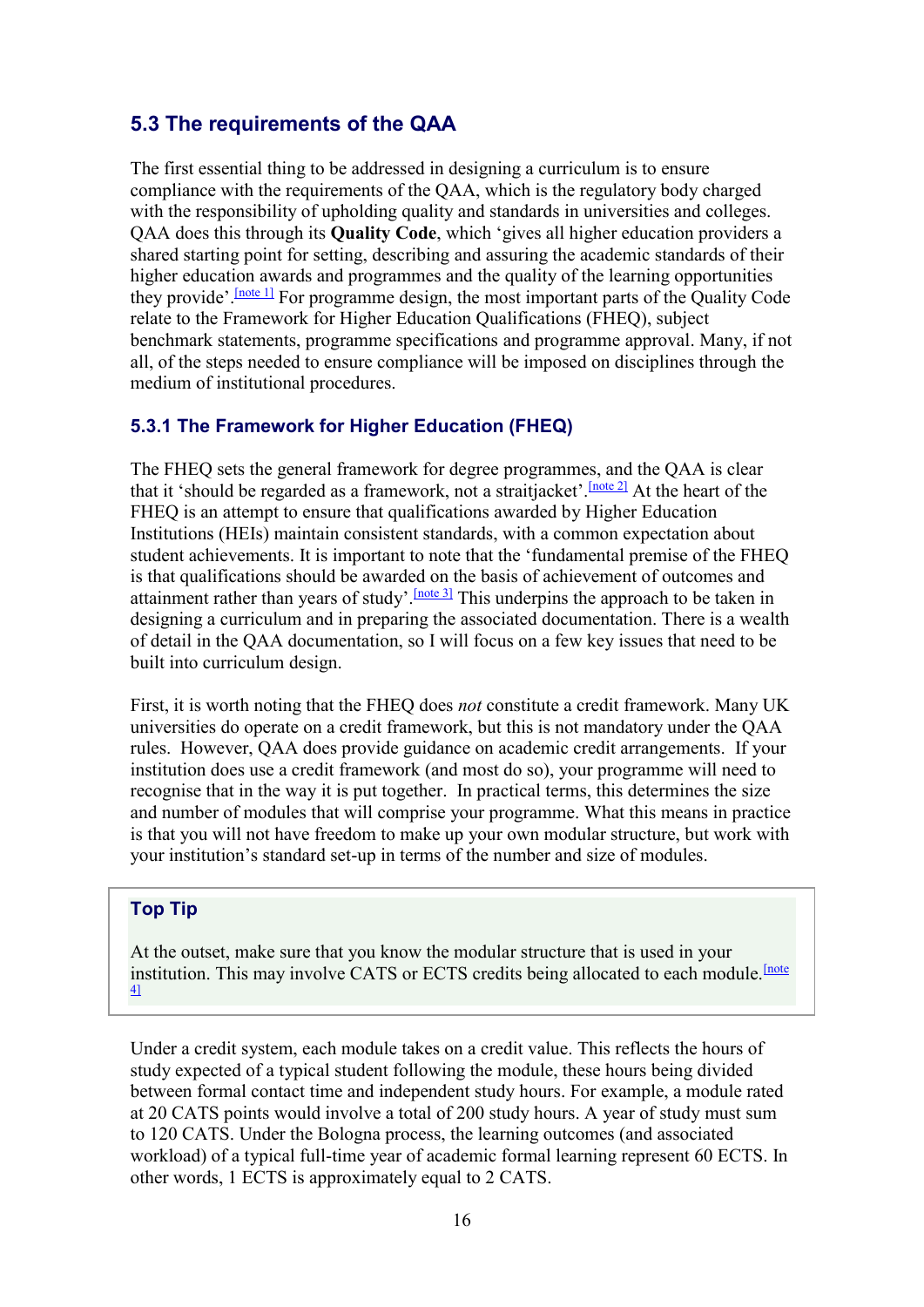Where this becomes important for curriculum design is in specifying the overall requirements for an honours degree or any of the intermediate exit points that are available on most programmes. Table 1 summarises the credit values normally associated with each part of an undergraduate programme in England.

| <b>HE</b><br>qualification<br>as in FHEQ | Part           | <b>FHEQ</b> level | <b>Minimum</b><br>credits<br>(CATS) | <b>Minimum</b><br>credits at<br>the level of<br>the<br>qualification<br>(CATS) | <b>ECTS</b> |
|------------------------------------------|----------------|-------------------|-------------------------------------|--------------------------------------------------------------------------------|-------------|
| Cert HE                                  | 1              | $\overline{4}$    | 120                                 | 90                                                                             |             |
| Dip HE                                   | $\overline{2}$ | 5                 | 240                                 | 90                                                                             | approx 120  |
| Bachelor's<br>degree with<br>honours     | 3              | 6                 | 360                                 | 90                                                                             | 180-240     |
| Integrated<br>Master's<br>degree         | $\overline{4}$ | 7                 | 480                                 | 120                                                                            |             |

**Table 1:** Credit values and curriculum design

A normal interpretation of this is that to be awarded an honours degree, a student must have accumulated 120 CATS (60 ECTS) per part, with at least 90 CATS (45 ECTS) at each FHEQ level. Institutions will no doubt have their own rules and regulations for implementing the framework, so you may have no real choice in choosing the overall credit structure. Nonetheless, it is worth being aware of the structure, as it underpins curriculum design.

An important aspect of this is that there must be progression in what is expected of students at each successive level.

#### 5.3.2 Subject benchmarks

When designing a curriculum, a fundamental requirement is to ensure that the contents are consistent with the relevant subject benchmarks. The economics benchmark statements, which were amended in 2015, can be found at <http://www.qaa.ac.uk/en/Publications/Documents/SBS-Economics-15.pdf> .

If you study the benchmarks, you will find that they are not actually very constraining, in the sense that they summarise in a common-sense way the components that most economists would agree should lie at the heart of any economics curriculum. In other words, the benchmarks specify a range of features that we would look for in any economics degree programme. The details are not provided here, as this would be repetition of the benchmarks themselves. Suffice it to note that they encompass the aims of degree programmes in economics, and specify the subject knowledge and the subject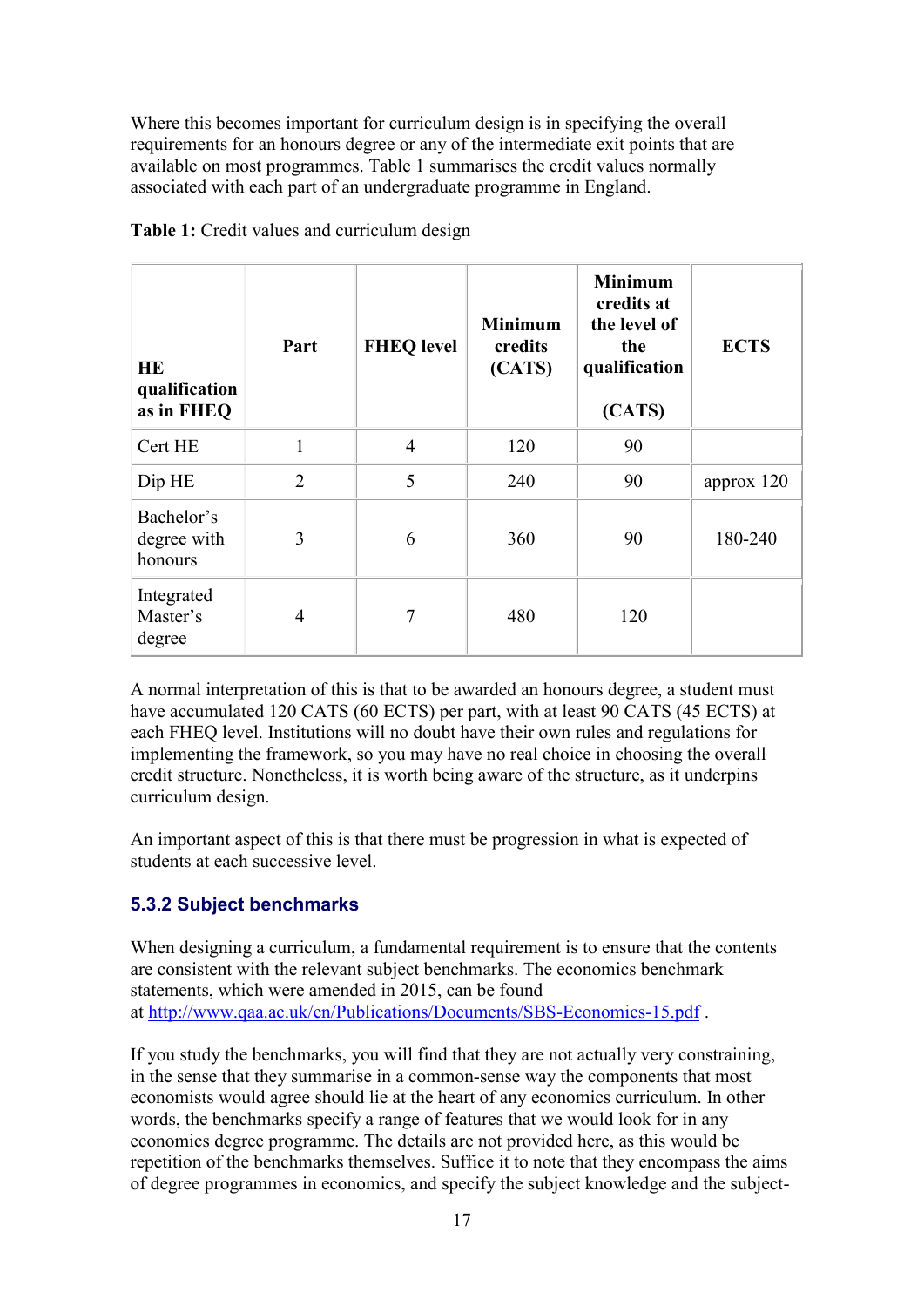specific and other skills that students are expected to accrue during their studies. The economist's way of thinking and the importance of the transferable application of economic concepts are also emphasised. In other words, the benchmarks set out the attributes that students successfully completing a degree programme would be expected to have gained.

#### Top Tip

Notice that the way in which the benchmark is set out is helpful when setting out to draft the programme specification, which is another essential part of developing a new curriculum.

#### 5.3.3 The programme specification

Part A of the QAA's *Quality Code*<sup>[\[note](https://www.economicsnetwork.ac.uk/#_ftn5) 5]</sup> requires all HEIs to 'maintain a definitive record of each programme and qualification', to be shared with staff and students. This is the reference point for the delivery of the programme, and will be a key part of the documentation that you will need to submit as part of the approval process.

The most common form that this definitive record takes is the **programme specification**  (or equivalent). Make sure that you obtain a copy of your institution's template for this early on in your planning.

Programme specifications (or equivalent) are normally built around the learning outcomes. This is potentially helpful, and can be seen as a foil to the common media obsession with contact hours. The outcome-based approach focuses on what a student can have achieved successfully completing a programme of study, rather than how study hours are divided between direct contact with academic staff and independent study time and other forms of learning.

#### Top Tips

If you want to look at some examples of programme specifications, you may find them as part of the Key Information Sets (KIS) that all HEIs are required to supply. These are found on the Unistats website at<https://unistats.ac.uk/> . If you select a programme, find the heading 'Time in lectures, seminars and similar', then click on 'How the course is taught'. You *may* then find the programme specification, although not all institutions provide the information in this form.

As outlined in the discussion of module design, individual modules are also expected to have their own learning outcomes associated with them, and the programme specification then shows how those modules can be combined into a coherent programme.

Notice that having a programme specification (or its equivalent) is not optional, as it is one of the key documents that will be audited as part of the QAA Higher Education Review. Programmes will be judged by whether they deliver on the claims that are embedded in the specifications.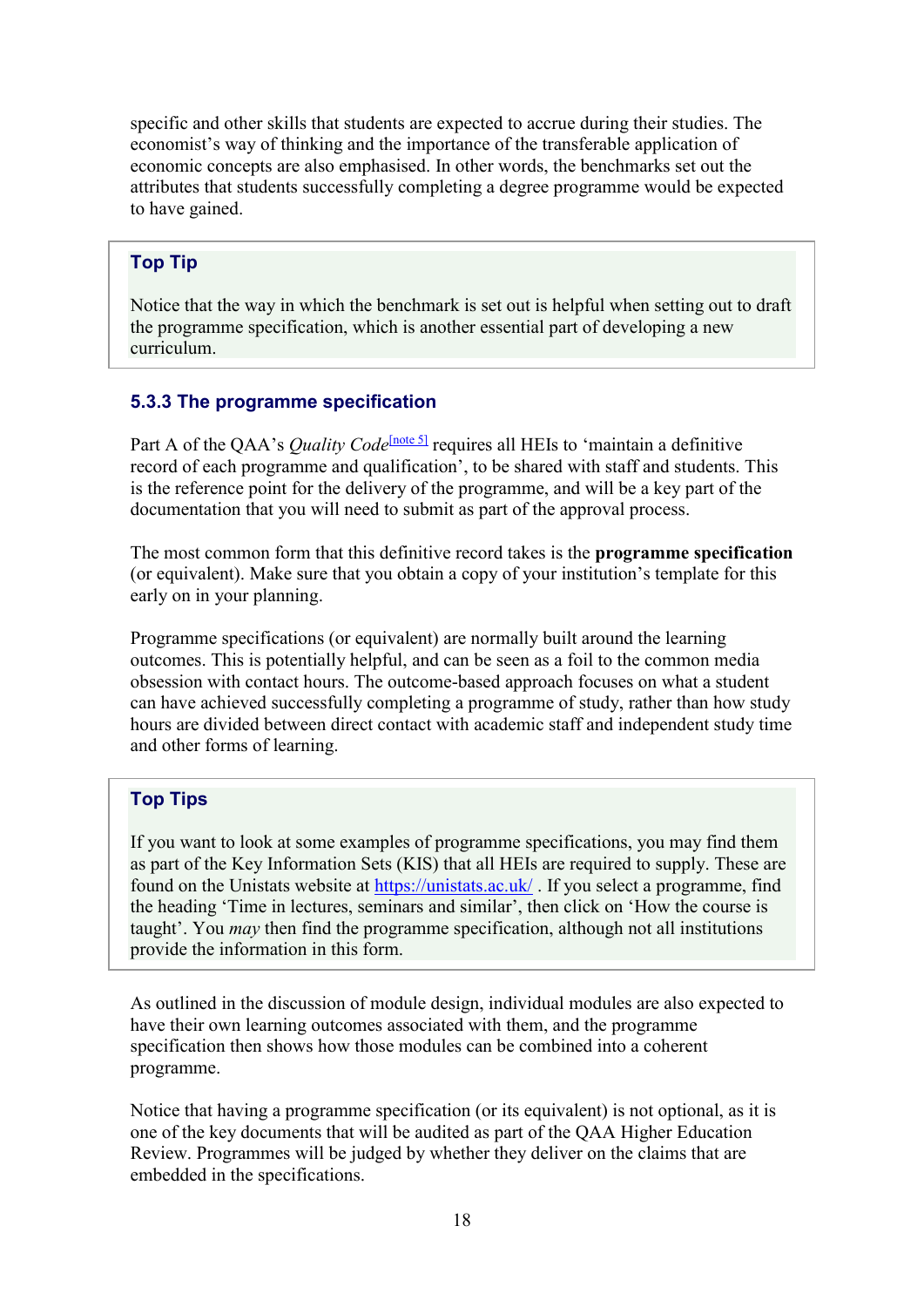# <span id="page-18-0"></span>5.4 Programme approval

Chapter B1 of the QAA Quality Code contains guidance about programme approval.<sup>[note]</sup>  $\frac{6}{1}$  Your institution's formal approval procedures will ensure that your programme complies with this guidance, so make sure that you follow this carefully. The process will no doubt include an element of external scrutiny, so think about who you might consult.

#### Top Tip

When looking for an external scrutineer, you could do worse than start with the list of [Associates of the Economics Network.](https://www.economicsnetwork.ac.uk/contact/associates) Notice that you cannot use present external examiners for this role.

Be aware of the timescale over which the approval process will be spread. A new programme is likely to go through several stages of scrutiny and consultation. For example, you might draw attention to your plans at the start of an academic year, with the hope of being ready for the following year — but in practice, it might take longer than this.

There will need to be preliminary discussions with interested parties (including your colleagues). There will then need to be discussion by the executive to see whether your proposal fits with the strategic aims of the Department, Faculty or School and the University. Documents then need to be drafted, and an external expert appointed. Other Departments and professional services may need to provide their input, and there needs to be rigorous academic scrutiny. Only once validated will you be able to start advertising and recruiting.

There are some other time constraints to consider. For a new undergraduate programme, there must be a Key Information Set. This needs to be ready fourteen months before the start of a programme, as it needs to be published a year before the programme starts. For at least one university with which I am familiar, the deadline for including an undergraduate programme in the printed prospectus comes 20 months before students enter the programme.

#### Top Tip

Make sure you do not miss key deadlines set by your institution. Missing key deadlines can delay the launch of the new programme, possibly by a whole year.

A similar schedule applies for major changes to existing programmes. The decision on when to launch would also depend upon being able to advertise and recruit. Ultimately, this may be the deciding factor in choosing how quickly to launch. Timescales are likely to vary from institution to institution.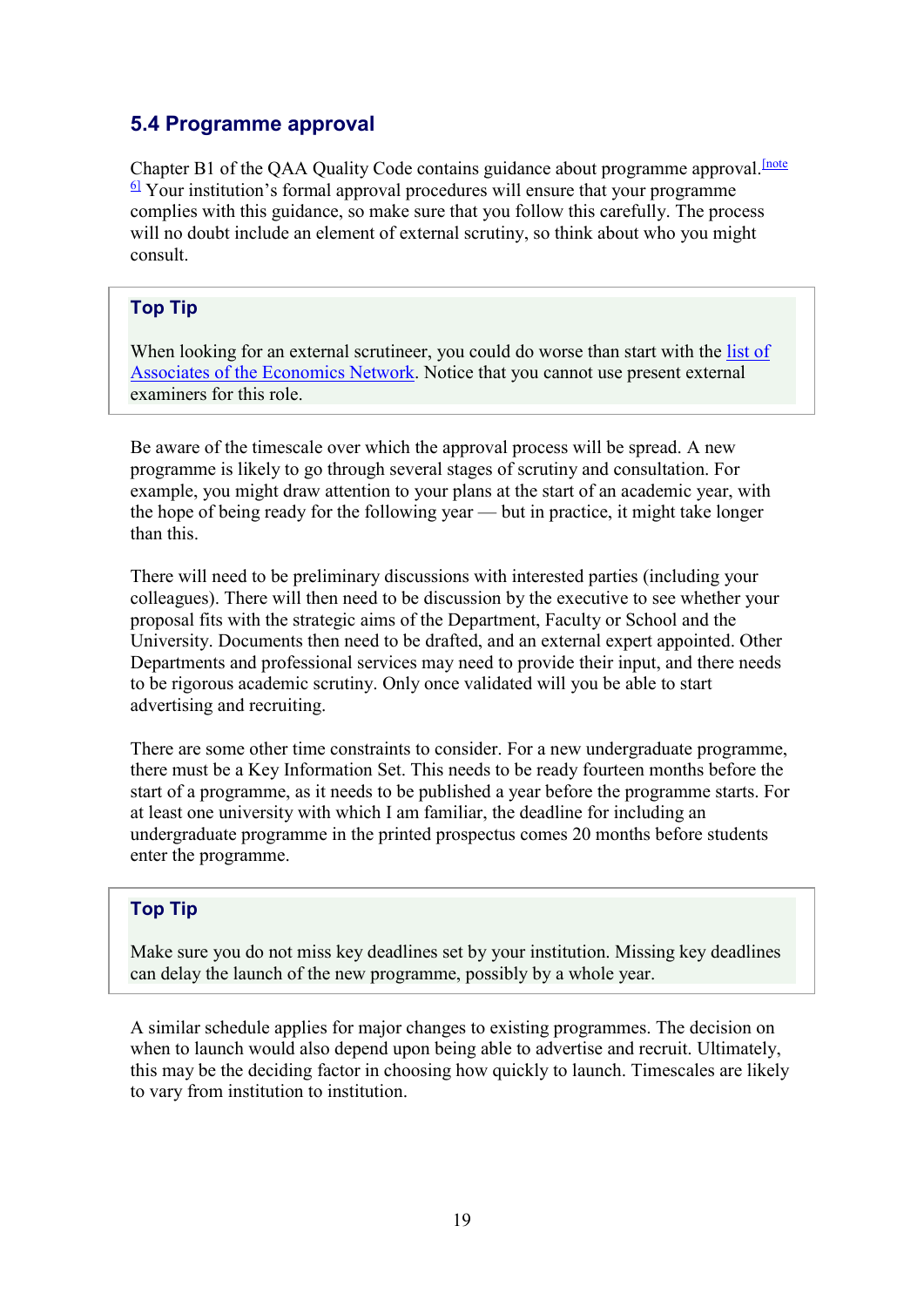# <span id="page-19-0"></span>5.5 Building the programme

In building the core of the curriculum, balance needs to be achieved across a range of dimensions. There needs to be a balance between theory and applied material, and between micro and macro. Decisions also need to be taken about the place of mathematics and statistics in the curriculum, being aware that the subject benchmarks indicate that a variety of approaches can be adopted. For example, it is recognised that some degrees that are not single honours economics programmes may not cover all of the core elements, and that 'the forms of analysis chosen may differ and may be tailored to best serve the skills that students bring with them into their degree programme'.  $[note 7]$ Choices here may therefore depend upon the characteristics of the student intake – or perhaps the curriculum will dictate the sort of students to be recruited.

Questions of balance also arise where a single honours curriculum may co-exist with a series of joint honours programmes or a major/minor approach. The core modules on a programme need to be designed in such a way that the programme outcomes set out in the programme specification can be met by all students who complete the programme successfully. However, students value choice in their curriculum, and if the outcomes can be met in a subset of the modules that make up the programme, then this can create flexibility for students to exercise some choice of what to study. This may take the form of choosing amongst a range of optional economics modules, or it may be that students can choose other modules (e.g. languages) from outside their core discipline. This may be one way of enabling students to enhance their employability.

The design of the core curriculum may also need to take into account the possibility that some students may wish to spend part of their degree programme studying abroad. Many programmes are designed to enable either a whole year study abroad, or a single semester.

#### 5.5.1 Curriculum and audience

There are many economics programmes being taught across the UK, catering for a wide variety of different audiences. There are highly technical programmes with a heavy bias towards theory and a high level of mathematical content. There are other programmes that have a more applied focus, perhaps with a stronger, practical, employability focus. The curriculum has to be designed for its intended audience and to deliver the intended programme outcomes. This has implications for the entry requirements and for the balance of content across the curriculum. For example, requiring an A-level in Mathematics provides a signal about curriculum content.

It is also important to be aware that many students may not fully anticipate the mathematical nature of some programmes, only discovering well into the first term that they are not well suited to the approach being adopted. This seems to happen regardless of the information that we provide before they arrive, and may reflect the content and style of the A-level Economics specifications. For students that do find that their talents and abilities are more suited to a less technical approach, curriculum design may need to be framed in such a way as to provide an 'escape route'. This may be especially important where the admissions criteria do not require students to have studied economics before embarking on the programme.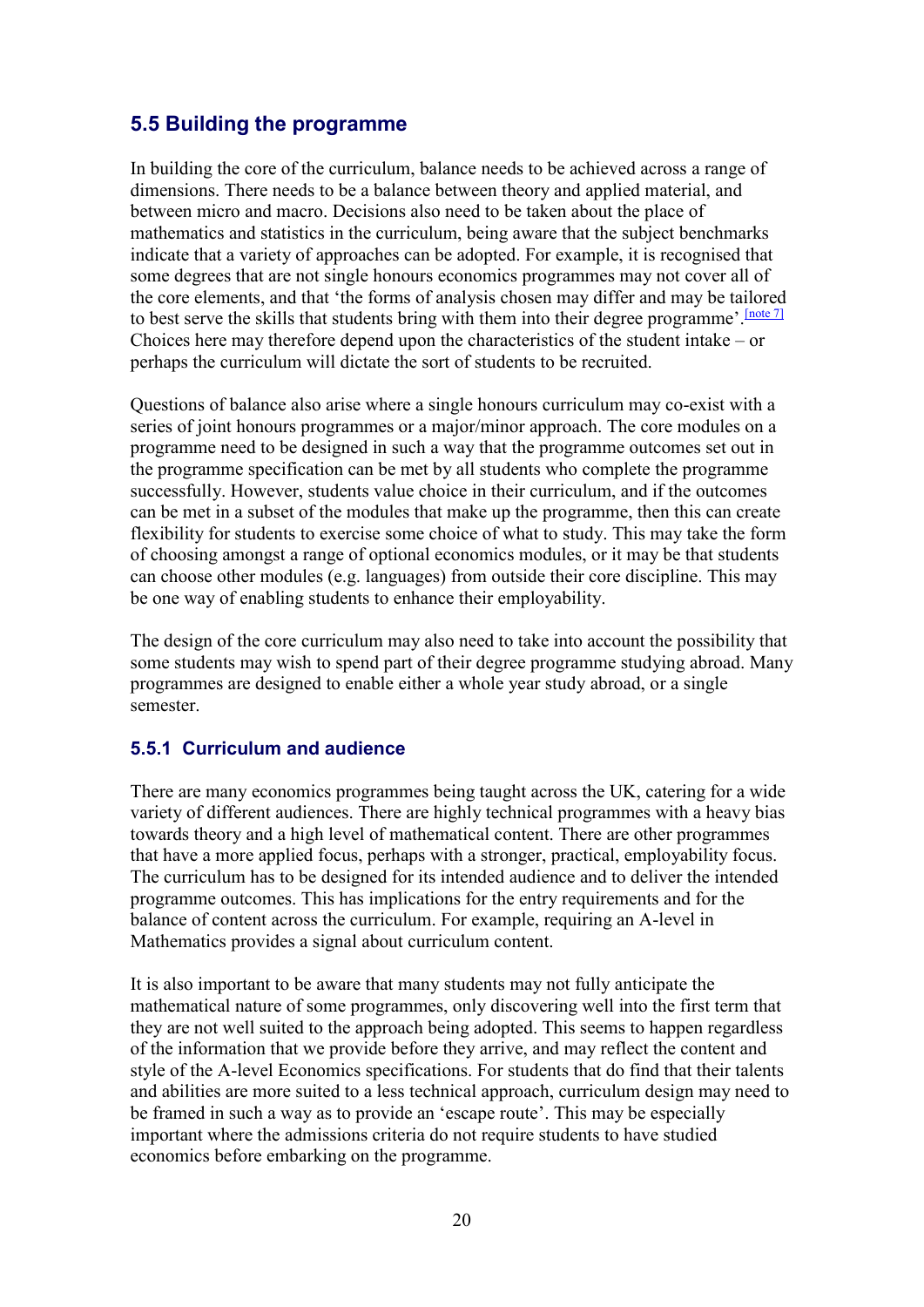#### 5.5.2 Content, sequence, balance and engagement

In setting out to design (or to redesign) a curriculum, it is perhaps inevitable that much of the focus will be on what to include and in what order – as well as how to structure and organise the material. However, it is also important to be aware of the need to engage our students with their learning, and to design the curriculum to transmit the excitement of the subject. If we do not engage our students with the subject we will have failed.

Engagement comes partly through the way in which we deliver material, but curriculum design is also important. One way of capturing our students' attention through curriculum design is by using the 'Threshold Concepts' approach as outlined in the chapter in the *Handbook for Economics Lecturers* by Peter Davies and Jean Mangan.<sup>[note</sup>]  $\frac{81}{2}$  These concepts offer a focus on key ideas that can begin to introduce students to the way that economists think. For many students, it is also important to highlight applications of economic theory in the early weeks, balanced against the need to demonstrate the importance of learning and polishing quantitative skills. It is also crucial to remember that our students come from diverse backgrounds and have diverse preferences. There will be those who relish the mathematical approach and are keen to engage with theory. We need to cater for them as well.

The financial crisis of the late 2000s launched widespread debate about the way in which we teach economics. You can read about this on the Economics Network website.<sup>[\[note 9\]](https://www.economicsnetwork.ac.uk/#_ftn9)</sup> An important offshoot of this debate has been the development of the CORE project.[\[note 10\]](https://www.economicsnetwork.ac.uk/#_ftn10) This project has produced an 'open-access, interactive ebook-based course for anyone interested in learning about the economy and economics'. When planning to design a new programme in economics, you should check out this material, which offers a novel approach to introducing students to economics, to see whether this approach would work well with your intended students.

#### Top Tip

If you do decide to use this approach, be aware that there will be an impact on how you design the curriculum beyond the first year of the programme.

#### 5.5.3 Study abroad?

A further element influencing curriculum design concerns the opportunity for students to spend a period undertaking study abroad. Such opportunities can either be embedded within the curriculum or can take the form of a year out during the programme. Experience suggests that universities have been more keen to provide such opportunities for their students than students have been to take advantage of them. This is evidenced by the nation-wide tendency for UK universities to be net importers of exchange students, with many more European students coming for a year or semester in the UK than British students travelling abroad. It remains to be seen whether (or how) this will be affected by Brexit.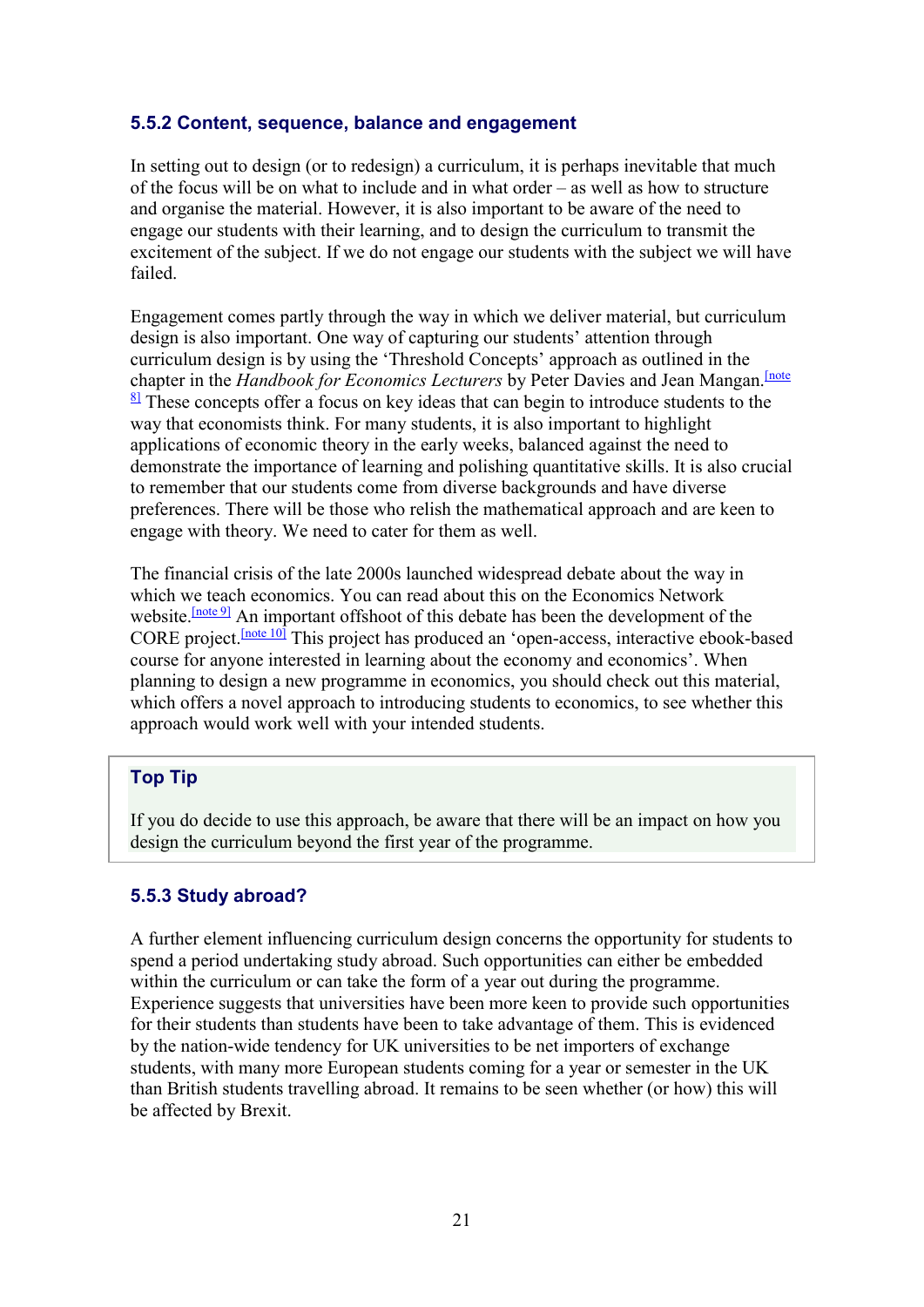The language issue looms large here. In general, the language skills of British students are inferior to those of students from elsewhere. However, British students have also been reluctant to study abroad even when the language of instruction is English.

As far as curriculum design is concerned, the key issue is whether the credits earned by the student abroad are to contribute to the home institution's award or not. A student taking a term or semester abroad will need to have the credits recognised as part of the degree programme. This means that the institution will want to have quality assurance checks in place to ensure that the material studied abroad is at the appropriate level and that the foreign institution is of a recognised status. It will also be necessary to ensure that any programme outcomes that would have been achieved had the student remained in the home institution are adequately covered by the study abroad. For example, if the student would have taken a core micro or macro module, do the modules studied abroad align with the pertinent learning outcomes? This will require careful scrutiny of the module outlines to ensure that they cover similar material. A whole year abroad may pose fewer problems, if it can be regarded as an intermission in study, such that the credits do not have to be transferred and recognised locally.

For study that is embedded in the curriculum, the language issue must be considered – at least where the opportunities to study abroad involve study in a foreign language. Indeed, even if teaching is available in English at a university in Europe or elsewhere, the language for everyday living is still a potential issue. In order for the option to study abroad to be a serious offer, students need to have the opportunity to learn or improve their language competency. This should preferably be available within the curriculum and not just as an evening extra. This clearly has implications for curriculum design.

It is widely believed that studying abroad is a way of enhancing the student experience and improving employability, and to be able to offer students the opportunity when they visit on open or visit days seems to increase the attractiveness of programmes. However, persuading students to take up the opportunities seems to be the greatest challenge, perhaps because once students are caught up with their programmes, the risks of taking time out to study abroad loom large.

# **Footnotes**

[\[1\]](https://www.economicsnetwork.ac.uk/#_ftnref1) [http://www.qaa.ac.uk/assuring-standards-and-quality/the-quality-code/introducing](http://www.qaa.ac.uk/assuring-standards-and-quality/the-quality-code/introducing-the-quality-code)[the-quality-code](http://www.qaa.ac.uk/assuring-standards-and-quality/the-quality-code/introducing-the-quality-code)

[\[2\]](https://www.economicsnetwork.ac.uk/#_ftnref2) [http://www.qaa.ac.uk/en/Publications/Documents/Framework-Higher-Education-](http://www.qaa.ac.uk/en/Publications/Documents/Framework-Higher-Education-Qualifications-08.pdf)[Qualifications-08.pdf](http://www.qaa.ac.uk/en/Publications/Documents/Framework-Higher-Education-Qualifications-08.pdf)

[\[3\]](https://www.economicsnetwork.ac.uk/#_ftnref3) Ibid.

[\[4\]](https://www.economicsnetwork.ac.uk/#_ftnref4) CATS relates to the Credit Accumulation and Transfer System, whilst ECTS relates to the European Credit Transfer and Accumulation System, used across Europe.

[\[5\]](https://www.economicsnetwork.ac.uk/#_ftnref5) [http://www.qaa.ac.uk/assuring-standards-and-quality/the-quality-code/quality-code](http://www.qaa.ac.uk/assuring-standards-and-quality/the-quality-code/quality-code-part-a)[part-a](http://www.qaa.ac.uk/assuring-standards-and-quality/the-quality-code/quality-code-part-a) (it's a bit hidden, see Expectation A2.2 on page 21)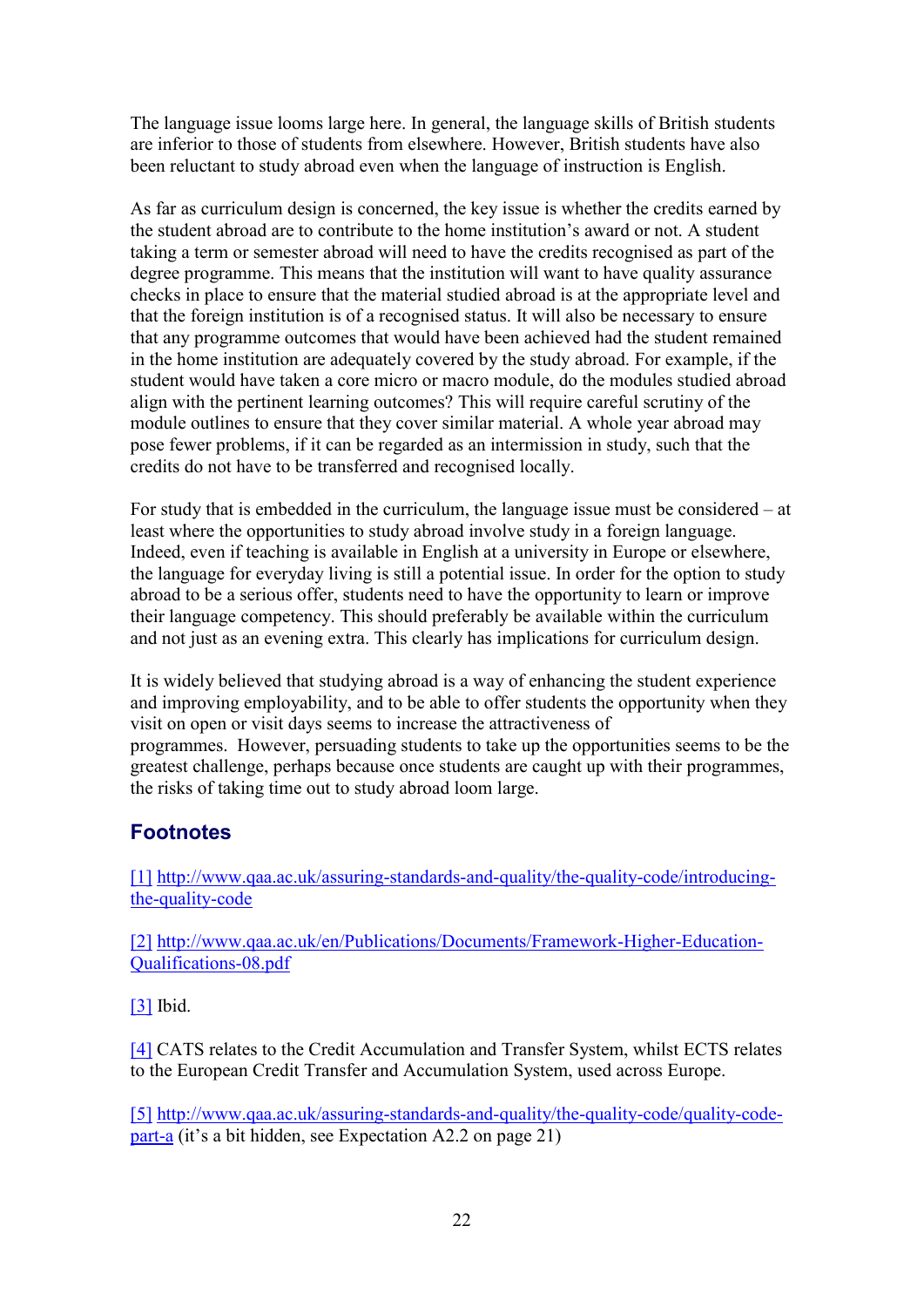[\[6\]](https://www.economicsnetwork.ac.uk/#_ftnref6) [http://www.qaa.ac.uk/assuring-standards-and-quality/the-quality-code/quality-code](http://www.qaa.ac.uk/assuring-standards-and-quality/the-quality-code/quality-code-part-b)[part-b](http://www.qaa.ac.uk/assuring-standards-and-quality/the-quality-code/quality-code-part-b)

[\[7\]](https://www.economicsnetwork.ac.uk/#_ftnref7) <http://www.qaa.ac.uk/en/Publications/Documents/SBS-Economics-15.pdf> para 4.2

[\[8\]](https://www.economicsnetwork.ac.uk/#_ftnref8) <http://www.economicsnetwork.ac.uk/handbook/threshold-concepts>

[\[9\]](https://www.economicsnetwork.ac.uk/#_ftnref9) See<http://www.economicsnetwork.ac.uk/resources>

[\[10\]](https://www.economicsnetwork.ac.uk/#_ftnref10) See<http://www.core-econ.org/>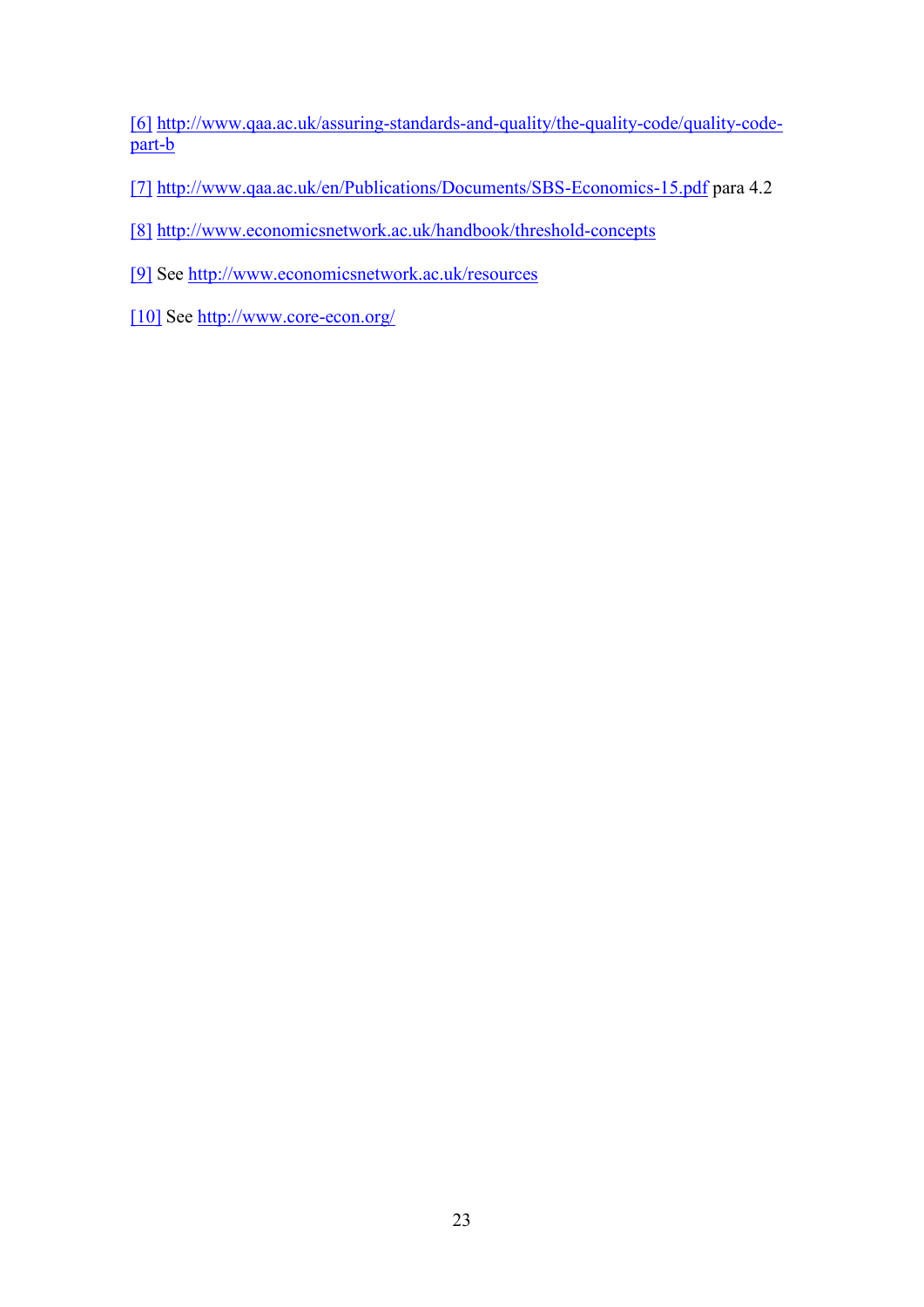# <span id="page-23-0"></span>6. Meeting the demands of your institution

As well as ensuring that your new programme complies with regulatory demands, your institution may well impose other restrictions on the content and delivery of programmes, and you should find out about these as soon as you can. I will just mention a few common things that you may come across.

# <span id="page-23-1"></span>6.1 Graduate attributes

The issue of how to embed employability into the curriculum is by no means a recent phenomenon, and has become a key part of the mission of many universities. Much of the discussion centred around notions of what is meant by 'graduateness'  $-$  i.e. what are the characteristics that we look for in a graduate. Following much debate in Australia in the 1990s, this has developed into a debate about 'graduate attributes'.

The term 'graduate attributes' can be defined as the 'qualities, skills and understandings that a university community agrees its students should develop during their time with the institution and consequently shape the contribution they are able to make to their profession and society'.

A Google search on the phrase 'graduate attributes' shows that many universities in the UK and elsewhere have been devoting enormous attention to the identification of these graduate attributes. A sample list of attributes would be:

- academic attributes
- communication skills
- research and inquiry
- the ability to be a reflective learner
- •global citizenship
- ethical leadership.

When designing a curriculum, you should check whether your institution has a graduate attributes framework, as you may be expected to ensure that students have opportunities to develop these attributes within the curriculum, although it may be that some of them will be more readily developed in the co-curriculum. Examples of attributes that can be developed within the curriculum include ensuring that students have opportunities for group work, for giving presentations and for learning about and practising research methods.

Equally important as providing students with opportunities to acquire these attributes is making sure that they are aware that they are acquiring them. Employers have commented that students in interview are often unaware of the skills and attributes that they have been building up during their studies.

#### Top tip

Check whether your institution defines a set of graduate attributes and whether students need to be given opportunities to acquire these as part of the curriculum.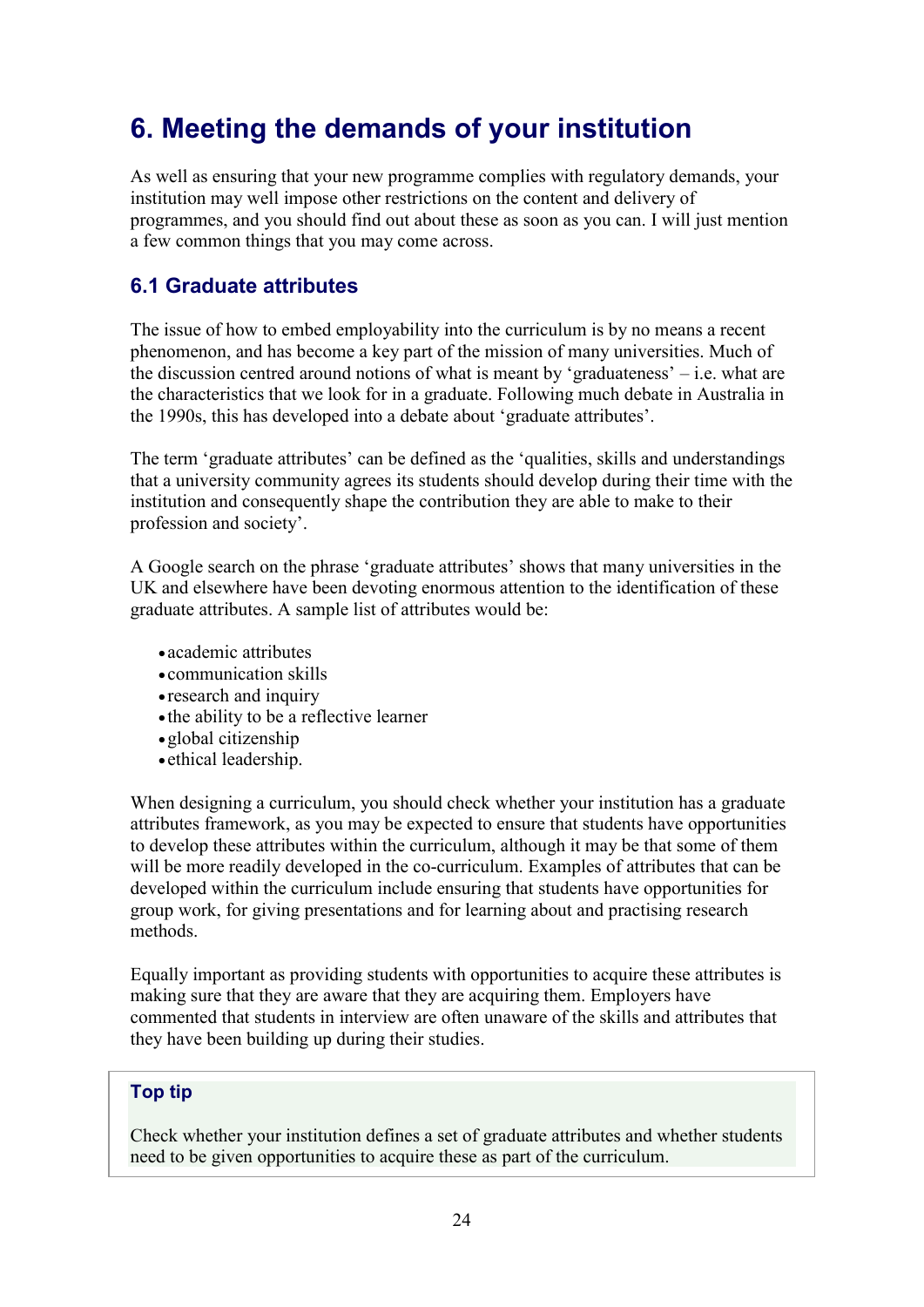### <span id="page-24-0"></span>6.2 Research-led teaching

The relationship between research and teaching has always been contentious, if only because of the tension that exists between competing demands on the time and energy of academic staff. This applies especially strongly in institutions where promotion (and appointment) depend more upon research excellence and publications than upon the ability to deliver learning and teaching effectively. It has been argued that students at a university, whether at undergraduate or postgraduate level, should be exposed to the research that is such a central part of a university's mission. The undergraduate curriculum is thus expected to deliver 'research-led teaching'.

Although there may be a widespread agreement that there should be research-led teaching, there is much less consensus on what this actually means, and it has been interpreted in different ways in different contexts. Broadly, we can identify four different approaches.

At one level, there are many university websites that include statements such as 'you will be taught by experts who are at the cutting edge of their disciplines'. This is one interpretation of research-led teaching. Students will be taught by researchers with a proven track record of excellence. The efficacy of this approach may vary. The mere fact of being taught by an active researcher in itself does not guarantee that the research will rub off on the students. A lecturer may spice up the lectures with anecdotes about research or present some of the results in an accessible way – or simply insist that students read his/her papers. However, the scope for this when teaching introductory mathematics or consumer demand may be limited.

The curriculum must thus present opportunities for researchers to inject research into their teaching. A common way of doing this is through the menu of options provided for students, so that researchers have the opportunity to present units that are closely related to their own area of expertise. It has to be admitted, however, that this form of researchled teaching, valuable as it is, is rather passive from the students' viewpoint.

A second level of research-led teaching is to ensure that the curriculum delivers the skills needed for students to engage in research. A unit in research methods might fit the bill here, and this could be fully or partly assessed by having students prepare a research proposal on a topic of their choice.

A third level would be to require students to engage in a research project or dissertation. This is indeed a common feature of many economics degree programmes. Students can find this one of the most rewarding parts of their programme.

Another rather different interpretation of research-led teaching is that teaching should be informed by pedagogic research. This goes beyond the scope of this chapter, as it is not a curriculum design issue as such. This is perhaps more to do with staff development and the need to expose academic staff to the results of pedagogic research.

#### <span id="page-24-1"></span>6.3 Looking beyond the discipline

For students who proceed from undergraduate studies in economics to take a Master's degree and then follow this up by researching a Ph.D., an undergraduate programme that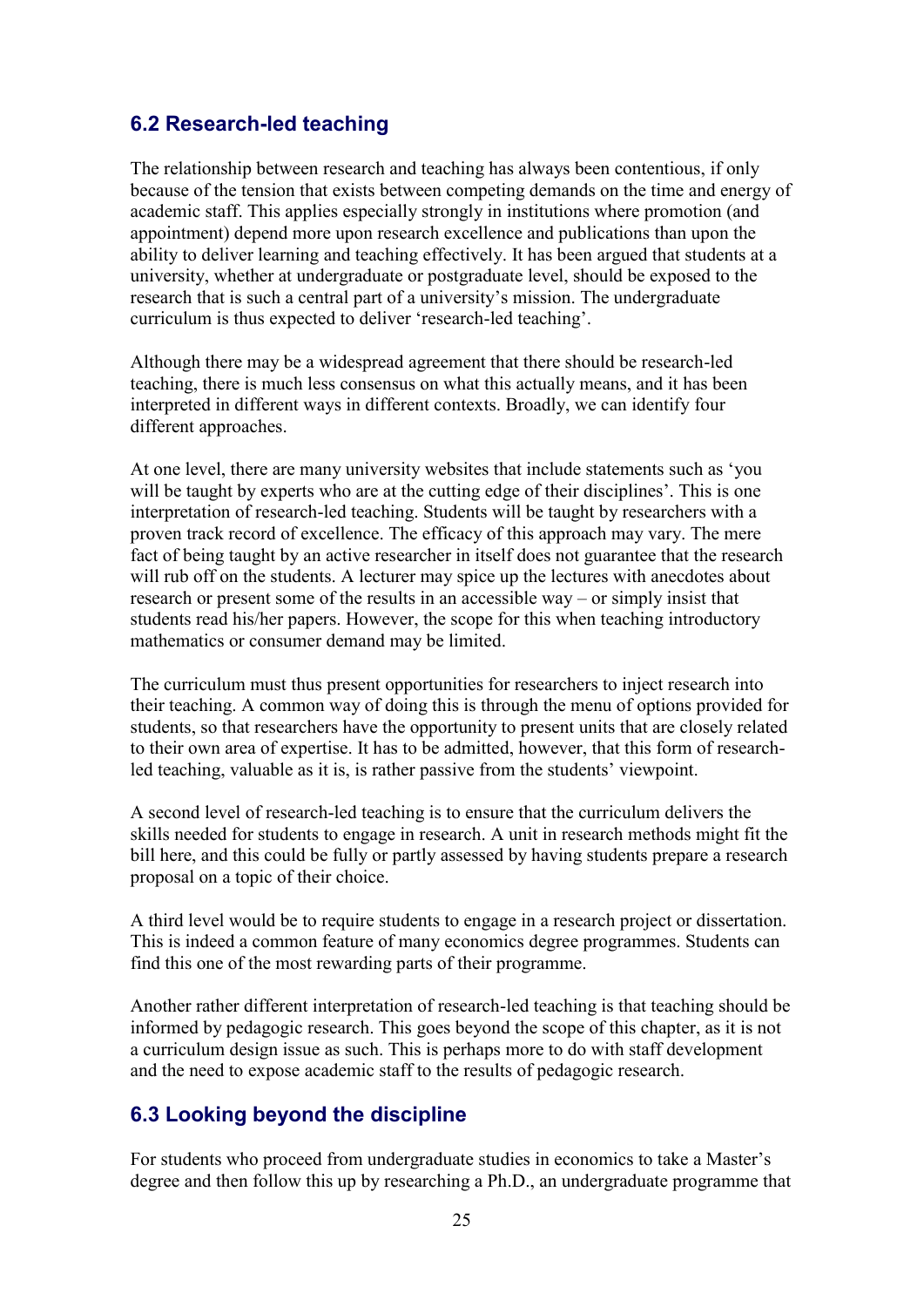focuses on economics alone may provide a good preparation. Perhaps for those who exit after the Master's and become professional economists, an intense focus may also work well. However, for students who enter other careers, such a concentration may produce tunnel vision. Indeed, it could be argued that even for the professional economist or Ph.D., some exposure to the world beyond economics may produce a more rounded and balanced individual. The increasing move towards interdisciplinary research gives further impetus to the desirability of allowing students to look beyond their discipline, and explore the big issues of our day through different disciplinary lenses.

A curriculum can readily be designed to permit this flexibility, given earlier arguments about the ability to achieve the outcomes associated with the subject benchmarks in a subset of the modules that make up a programme.

One approach is through the development of joint honours programmes that expose students to two related disciplines. One disadvantage of this approach is that students may achieve the benchmark levels of knowledge and understanding in each of their two disciplines, but may not have acquired the depth needed to pursue postgraduate work in either of them.

A number of universities are beginning to think more imaginatively about how to broaden the horizons of their students by creating opportunities to be exposed to different ways of thinking about the big issues of our day.

One example is the LSE100 initiative, which is compulsory for all undergraduates at the LSE from 2010-11 onwards. The following extract from the LSE100 guidebook summarises what is on offer:

'Whatever your degree course, LSE100 is designed to enhance your experience at the [LSE] by enabling you to complement your disciplinary training with an understanding of different ways of thinking; to learn from debating and collaborating with students from other disciplines and cultural backgrounds; and to strengthen your research and communication skills.<sup>'[\[note 1\]](https://www.economicsnetwork.ac.uk/#_ftn1)</sup>

The LSE100 course covers a wide range of topics with contributions that present from a range of different disciplinary perspectives. It sits outside the curriculum, so is not credit-bearing, running in the Lent term of year 1 and the Michaelmas term of year 2. It is graded on a non-numeric basis, with categories of Pass, Merit, Distinction and Fail. The result appears on the student transcript, but does not contribute to degree classification. Part of the assessment is a two-hour unseen written examination, taken outside of term time.

Another initiative was launched by the University of Aberdeen in 2010; it reshaped its curriculum 'to produce graduates who are more rounded, better informed and more intellectually flexible'. The reforms aimed to maintain the 'quality and depth of the traditional Scottish degree', but at the same time expand the range of choice open to students. In the first and second years of their programme, students can choose either to 'study around [your] core subject to gain breadth and context; add a language, a science or business study as an extra subject … or choose from a range of new multidisciplinary course based on real world problems'.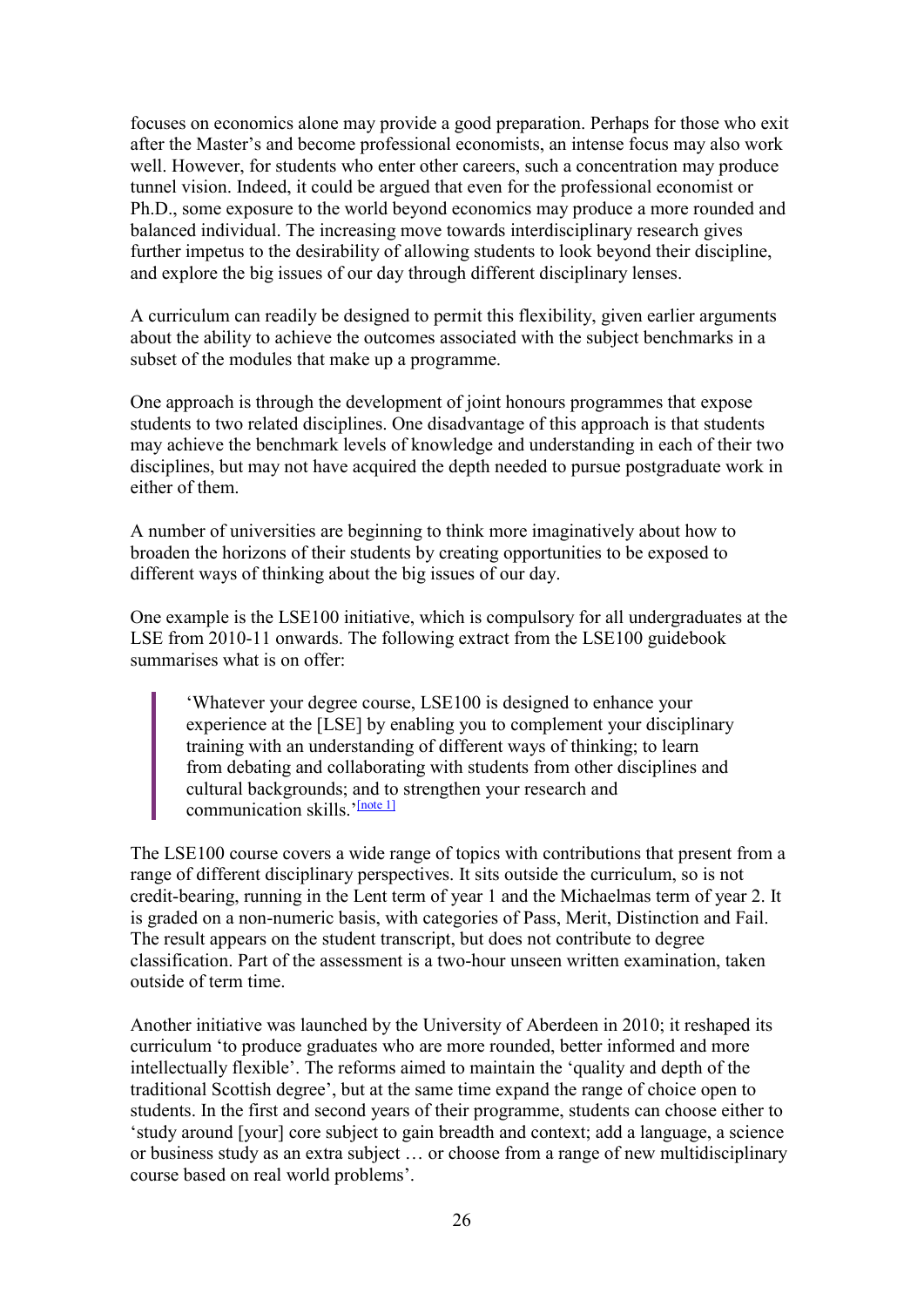This is an example of encouraging diversification and exposure to new ways of thinking that is embedded within the curriculum, rather than sitting alongside. The Scottish system of four-year degrees makes this an especially attractive way of offering choice and diversity, as there is less pressure to fill the curriculum with disciplinary units.

An example in England is the University of Southampton, which introduced a Curriculum Innovation Programme, aimed at encouraging students to escape from their disciplinary silos and broaden their horizons by taking modules away from their home discipline and to enhance the research-led nature of teaching by introducing students to some of the interdisciplinary research being undertaken in the institution, such as climate change, web science and sustainability. A range of modules was developed, delivered and assessed in innovative ways, with the objective that students are able to choose from a menu of optional modules at some point during their studies.  $[note 2]$ 

# **Footnotes**

[\[1\]](https://www.economicsnetwork.ac.uk/#_ftnref1) <http://www2.lse.ac.uk/intranet/students/LSE100/GuideforFirstYearUGs.pdf>

[\[2\]](https://www.economicsnetwork.ac.uk/#_ftnref2) See [www.soton.ac.uk/cip](http://www.soton.ac.uk/cip)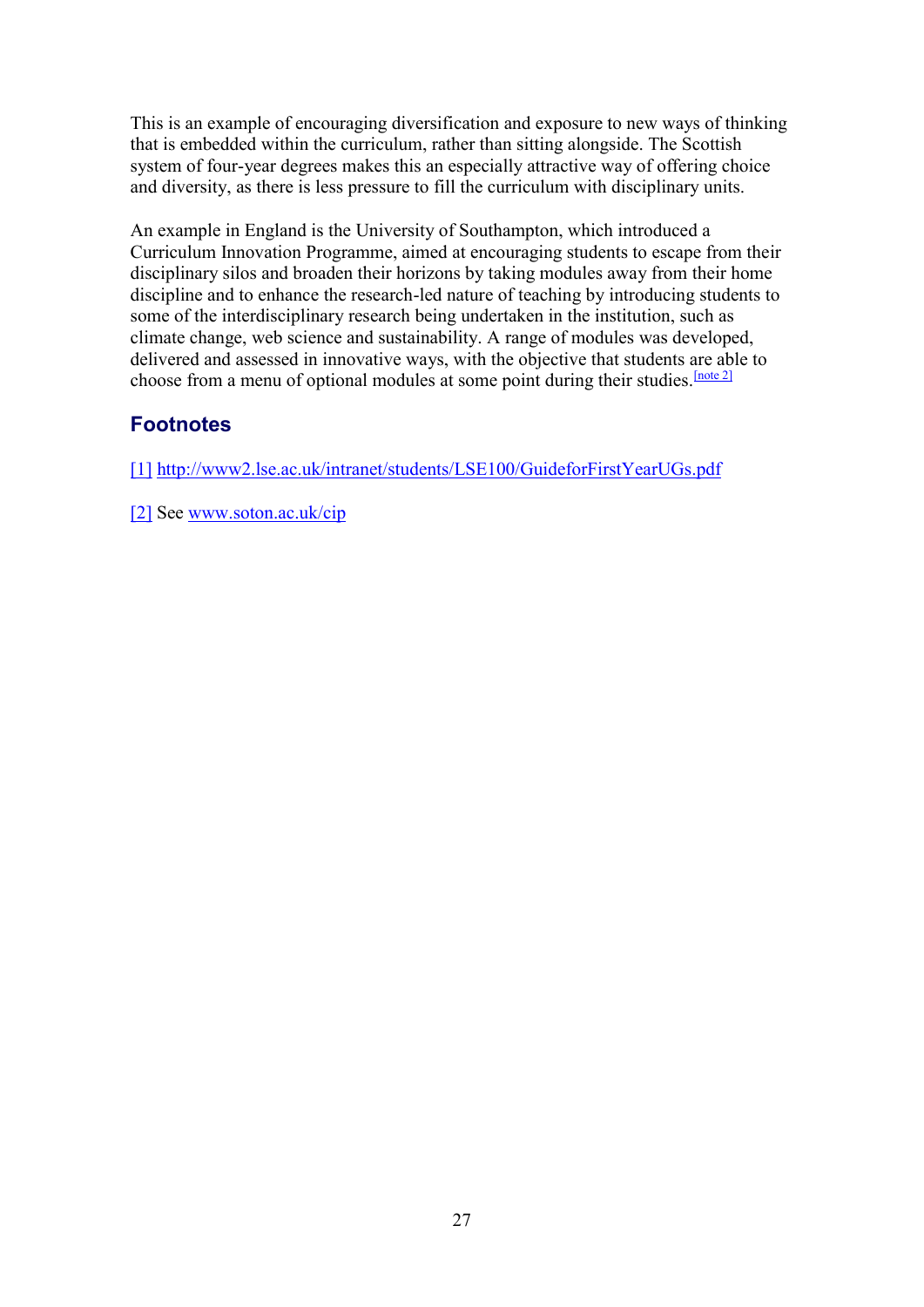# <span id="page-27-0"></span>7. Coping with growth of student numbers

A major challenge in curriculum design is coping with the growth in student numbers that has been witnessed in many economics programmes in recent years. Evidence suggests that economics is one of the disciplines with a relatively high earnings premium in terms of lifetime earnings. For example, *The Complete University Guide* in 2017 reported that economists in graduate jobs earned salaries that only fell below those graduating from dentistry, medicine and chemical engineering. We can thus expect the discipline to maintain its popularity.

This has implications for curriculum design. Decisions will need to be made about the balance between core modules and options, and between lectures and class/ seminar group teaching. The big lecture offers economies of scale in delivery of core material, but affects the student experience. Smaller group teaching is costly in staff time, and students do not always appreciate being taught by doctoral students. Hard decisions may need to be made about the number of options that can be provided given student-staff ratios.

The physical infrastructure may have an impact on curriculum design as numbers grow. If the size of the cohort expands beyond the capacity of the largest lecture theatre, then this may necessitate double teaching, or the use of video-streaming. This may influence curriculum design indirectly, by limiting the staff resources available for teaching optional modules. Increasing and improving the use of technology-enhanced and blended learning may be crucial in coping with expansion without damaging the student experience.

More imaginative use of contact time may help. For example, given the extensive use of problem sets and exercises in economics learning, how important is it to run multiple small group classes to go through the answers to problem sets? It may be possible to keep the whole group together, and have a session in which the lecturer presents the solutions to everyone, and then back this up with drop-in surgery sessions with doctoral students. Curriculum design can thus be used to improve efficiency in delivery of learning and teaching.